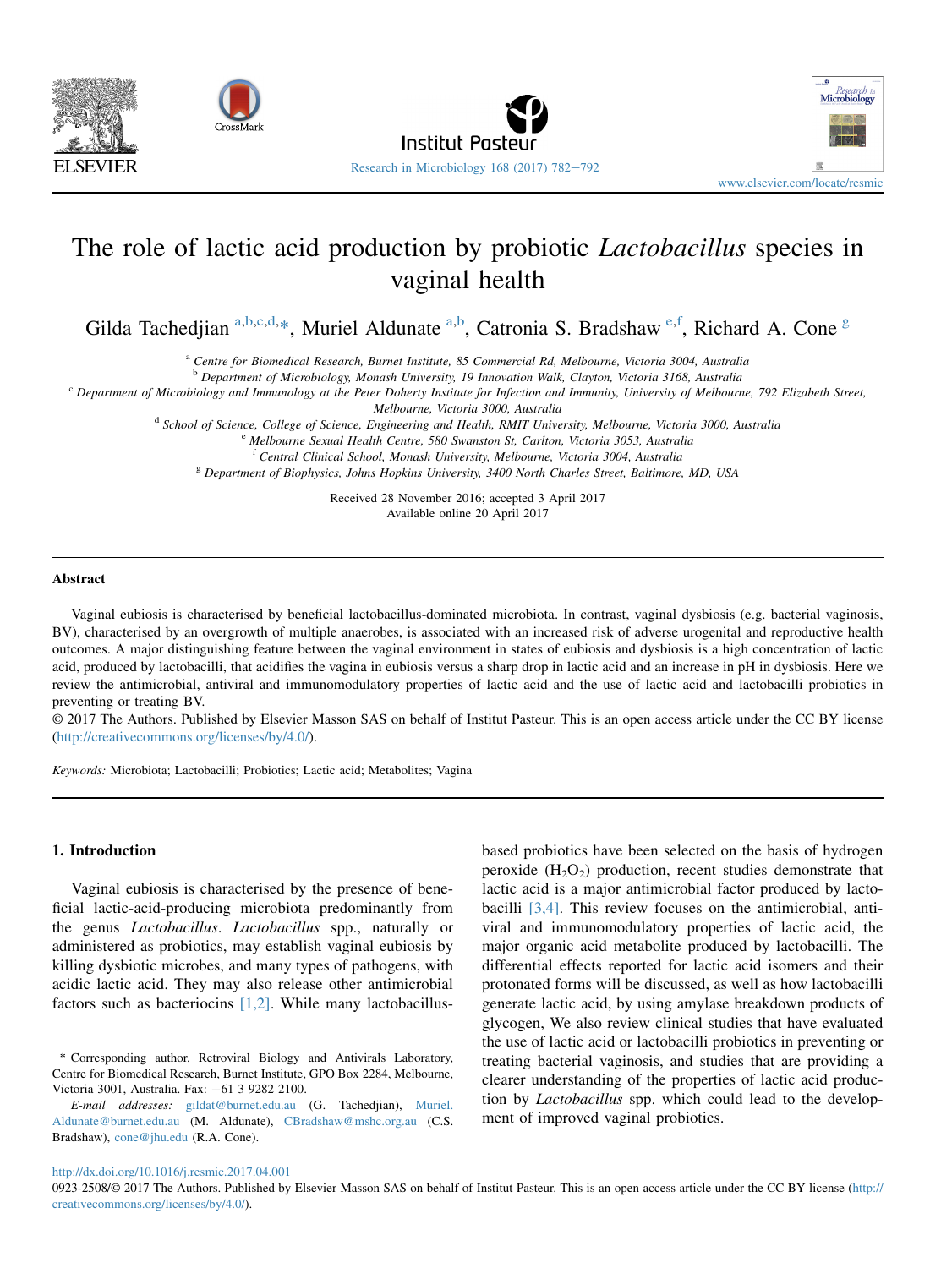## 2. Vaginal eubiosis and dysbiosis

The vagina and ectocervix, comprising the lower female reproductive tract (FRT), are composed of a rarely keratinised stratified squamous epithelium, resting on a lamina propria, that is bathed in mucous and colonised with microbiota that can have commensal (benefit of one of the organisms, without effect for the other), mutualistic (both organisms benefit) or parasitic (microbes profit at the expense of the host) roles. The vaginal microbiota, during eubiosis in reproductive-age women, is typically dominated by the distinct Lactobacillus spp., Lactobacillus crispatus, Lactobacillus gasseri, Lactobacillus iners and Lactobacillus jensenii, respectively, most of which produce large amounts of lactic acid  $[5-7]$  $[5-7]$  $[5-7]$ . In contrast, vaginal dysbiosis is characterised by the presence of polymicrobial populations with either a modest lactobacillus load (intermediate microbiota) or no lactobacilli (bacterial vaginosis, BV) [\[5,8,9\]](#page-7-0). BV is a very common yet poorly understood condition in reproductive-age women that is associated with adverse sexual and reproductive health outcomes [\[10\]](#page-7-0). BV can be classified as either asymptomatic or symptomatic, where diagnosis of the latter includes the presence of a malodorous abnormal vaginal discharge [\[11\]](#page-7-0). The observation that the vaginal microbiome in asymptomatic women is largely composed of bacteria capable of producing lactic acid leads to the assertion that lactic acid has a potential key ecological function in vaginal microbiomes associated with eubiosis.

The vaginal microbiomes harboured by women can differ based on cultural, behavioural and genetic factors. Caucasian women are predominantly colonised with L. crispatus microbiomes, while African and Hispanic women tend to be colonised with L. iners or polymicrobial microbiomes [\[5,12\]](#page-7-0). The vaginal microbial communities differ in their stability in the face of intrinsic (e.g. sex hormones, menses) and extrinsic (e.g. sexual intercourse, vaginal hygiene practices) disturbances. L. crispatus dominated microbiomes are relatively stable  $[13]$ , while most, but not all, strains of L. iners appear to be less effective at preventing episodes of bacterial dysbiosis [\[13,14\].](#page-7-0)

# 3. Vaginal microbiomes associated with eubiosis and dysbiosis have distinct organic acid metabolite profiles

Major distinguishing features of women with vaginal microbiomes associated with eubiosis, i.e. lactobacillusdominated vaginal microbiomes versus dysbiosis typified by BV, are a vaginal pH  $\leq$  4.5 and a distinct bacterial organic acid metabolite profile, specifically the alpha hydroxy acid, lactic acid, versus short chain fatty acids (SCFAs) such as acetic acid [\[15\]](#page-7-0). Organic acid metabolite changes reported for lactobacillus-dominated vaginal microbiomes compared to BV include a dramatic drop in lactic acid from ~110 mM to <20 mM and corresponding increases in the SCFAs acetic acid  $(0-4$  to  $40-120$  mM), propionic acid (<1 to  $2-4$  mM), butyric acid (<1 to 2–4 mM), and succinic acid (<1–20 mM), as well as amines that may contribute to the increase of vaginal pH [\[13,16,17\]](#page-7-0). Vaginal SCFAs and succinic acid are weaker acids than lactic acid (acid dissociation constant, pKa 3.89), i.e. acetic acid (pKa 4.76), propionic acid (pKa 4.87), butyric acid (pKa 4.82) and succinic acid (pKa 4.16 and 5.61). The association of high lactic acid levels with lactobacillusdominated microbiota suggests that this organic acid metabolite contributes to the beneficial properties ascribed to lactobacilli, such as decreased susceptibility of the human host to urogenital pathogens, which would be a desirable characteristic for a vaginal probiotic.

# 4. Lactic acid is the major acidifier of the lower FRT when lactobacilli dominate

Lactobacilli are aerotolerant anaerobes that produce lactic acid through the fermentation of glucose [\[18\]](#page-7-0). Vaginal microbiota dominated by distinct Lactobacillus spp. acidify the vagina to different pH levels, with the acidity achieved by L. crispatus, on average, being the highest compared to L. iners, L. jensenii and L. gasseri [\[5\].](#page-7-0) In women with lactobacillus-dominated microbiota, the lactic acid concentration is inversely correlated with pH, indicating that lactic acid is primarily responsible for acidification of the vagina [\[19\]](#page-7-0). O'Hanlon et al. [\[19\]](#page-7-0) demonstrated that the average concentration of vaginal lactic acid in women with lactobacillus-dominated microbiota, defined by a Nugent score of 0-3, is  $1.0\% \pm 0.2\%$  (w/v) and pH is  $3.5 \pm 0.3$ (mean  $\pm$  SD). This lactic acid concentration is 11 times higher and pH considerably lower than previously reported  $[20]$ , as these recent measurements were restricted to women with Nugent scores of  $0-3$ , and took into consideration the loss of  $CO<sub>2</sub>$  and minimised exposure of cervicovaginal secretions to aerobic conditions [\[19\]](#page-7-0).

Vaginal lactic acid exists as L- and D-isomers predominantly produced by lactobacilli with  $\langle 15\% \rangle$  of L-lactic produced by vaginal epithelial cells [\[21\].](#page-7-0) The ratio of D-to L-lactic acid and the asymptotic pH are characteristics of specific Lactobacillus species and strains  $[21-23]$  $[21-23]$  $[21-23]$ , i.e., lactobacilli acidifying the vagina slow down their production of lactic acid until their production rate matches the rate at which lactic acid is lost from the vagina [\[22\].](#page-7-0) At this steady-state, virtually all the lactobacilli are still viable and growing slowly [\[22\].](#page-7-0) In axenic cultures, L. crispatus and L. gasseri produce both D- and Llactic acid, while L. iners produces only the L-isomer and L. jensenii only the D-isomer [\[23\]](#page-7-0).

The well-established higher protection of L. crispatus, compared to L. iners against uropathogens  $[24,25]$  and adverse pregnancy outcomes [\[26\]](#page-7-0) has been attributed to a greater protective role of D-lactic acid than of the L-isomer [\[23\]](#page-7-0). The study by Witkin et al.  $[23]$  showed that *L. iners* produces less lactic acid than L. crispatus, although it should be kept in mind that these were in vitro studies, which may not fully recapitulate the in vivo situation. Indeed, one would expect lower vaginal pH when dominated by L. crispatus. However, while Ravel et al. [\[5\]](#page-7-0) reported that the average pH for women with L. iners-dominated vaginal microbiota was higher than those dominated by L. crispatus, similar pH values were observed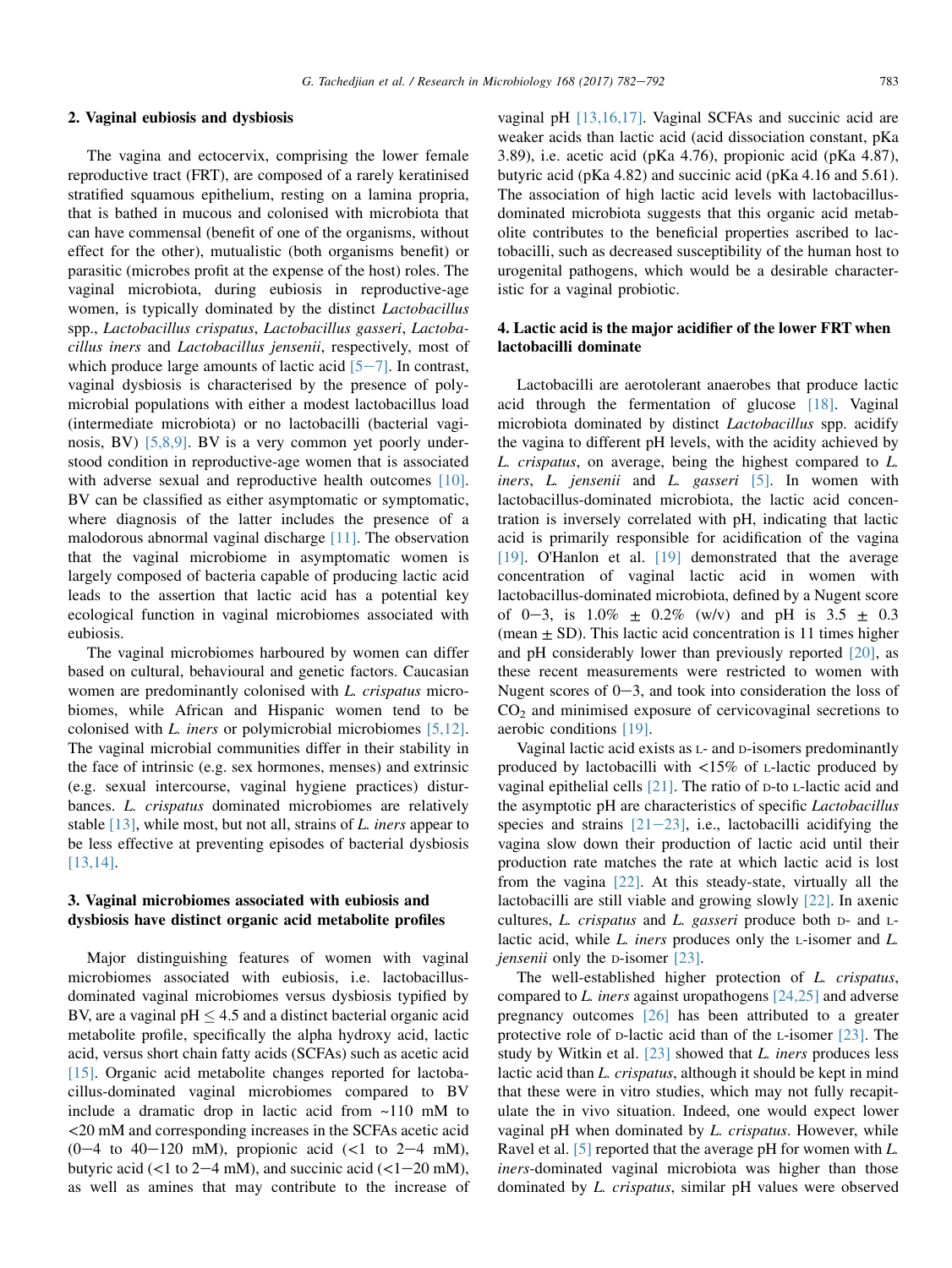for some of the individual ethnic groups. This might be explained as study bias caused by the use of pH gloves, which cannot measure pH below 4.0 [\[5\].](#page-7-0)

The protonated form of lactic acid predominates at pH values below pKa 3.9 and the lactate anion (charged, unprotonated) at pH values above the pKa. In vitro studies show that lactic acid and the lactate anion have distinct properties. We have demonstrated that the protonated form of lactic acid and not the lactate anion has antimicrobial and immunomodulatory activities, with similar properties reported for the L- and Dlactic acid isomers [\[3,27\].](#page-7-0) Unlike the lactate anion, protonated lactic acid is membrane-permeant and likely enters cells without using monocarboxylate transporters or the GPR81 receptor that binds lactate [\[28,29\].](#page-7-0) Upon entry, lactic acid acidifies the cytosol of most bacteria interfering with intracellular function and leading to cell death [\[30\],](#page-7-0) and also acts by permeabilising bacterial membranes [\[31\]](#page-7-0). To maximise the antibacterial properties of lactic acid, lactobacillus-based probiotics would need to acidify the vagina to  $pH \leq 3.9$  to achieve a condition where the protonated form of lactic acid dominates.

# 5. Lactic acid is a major antimicrobial factor produced by lactobacilli

Until recently the prevailing view was that  $H_2O_2$  is the major antimicrobial factor produced by lactobacilli [\[32,33\]](#page-7-0). Previous studies with  $H_2O_2$  were performed under aerobic conditions despite the conditions in the vagina being hypoxic [\[32,33\].](#page-7-0) A dominant antimicrobial role for  $H_2O_2$  lacks plausibility due to several recent findings. Under the hypoxic conditions found in the vagina, lactobacilli produce little or no  $H_2O_2$  [\[34\]](#page-7-0). Hydrogen peroxide is inactivated by the powerful antioxidant effect of cervicovaginal fluid and semen [\[35\]](#page-7-0). Physiological concentrations of  $H_2O_2$  are not bactericidal against BV-associated bacteria and, as exogenous  $H_2O_2$  is added, it adversely affects the viability of vaginal lactobacilli more than BV-associated bacteria [\[35\].](#page-7-0) In contrast to  $H_2O_2$ , lactic acid at physiological concentrations (e.g. 110 mM) even at pH 4.5 mediates a potent  $10^6$ -fold decrease in the viability of 17 different BV-associated bacteria while not affecting the viability of four vaginal Lactobacillus spp. in vitro [\[3\]](#page-7-0). Notably the antimicrobial activity of lactic acid is orders of magnitude greater than media acidified to pH 4.5 with HCl alone, or with acetic acid, and the bactericidal activity is mediated by the protonated form of lactic acid, not the lactate anion [\[3\].](#page-7-0) In addition, in close to ex vivo conditions, lactic acid alone, without bacteriocins, is effective against BVmicrobes in BV secretions (Kevin DeLong, unpublished data).

Lactic acid and not  $H_2O_2$  is active against bacterial STIs. Lactic acid production by L. crispatus and L. gasseri, and not  $H_2O_2$ , inactivates *Chlamydia trachomatis* [\[4,36\]](#page-7-0) and *Neisseria* gonorrhoeae [\[37\]](#page-8-0) as well as Escherichia coli in vitro [\[38\]](#page-8-0). Lactic acid, produced by L. crispatus, targets the growth of bacteria in living tissue, as demonstrated by inhibition of N. gonorrhoeae and Gardnerella vaginalis, in a porcine vaginal mucosa model [\[39\]](#page-8-0). These in vitro and ex vivo studies suggest that lactic acid either delivered directly or by a probiotic strain has the potential to maintain vaginal eubiosis or to reverse dysbiosis and protect against bacterial STIs. The early clinical studies, showing that women with  $H_2O_2$  producing lactobacilli are at reduced risk of dysbiotic microbiota, indirectly suggest that this association might arise from vaginal microbiota dominated by *Lactobacillus* spp., such as *L. crispatus*, that can produce  $H_2O_2$  under aerobic conditions [\[4\].](#page-7-0)

Other urogenital opportunistic pathogens include Group B Streptococcus (GBS) and Candida albicans that cause neonatal morbidity and mortality [\[40\]](#page-8-0) and vulvovaginal candidiasis (VVC) [\[41\]](#page-8-0), respectively. While GBS are acidtolerant and produce lactic acid as a virulence factor [\[42\]](#page-8-0), the concentration of lactic acid produced is lower compared to lactobacilli grown under the same culture conditions [\[43\]](#page-8-0). Lactobacilli inhibit GBS in vitro  $[43-45]$  $[43-45]$  $[43-45]$ , and this inhibition is associated with the production of lactic acid and a decrease in pH, implicating the protonated form of lactic acid [\[43,45\]](#page-8-0). However, whether lactic acid produced by commensal or lactobacillus-based probiotics has a role in reducing urogenital colonisation by GBS in vivo is unclear [\[43,46\].](#page-8-0)

The role of lactobacilli as a barrier to preventing VVC due to C. albicans or Candida glabrata is controversial. Based largely on in vitro studies, it has been proposed that lactobacilli have a role in preventing VVC by either producing antimicrobial factors or by competing with Candida spp. for adhesion sites on the mucosa  $[47]$ . In this regard, there is evidence that the growth of C. albicans is inhibited by lactic acid produced by lactobacilli at low pH [\[48\]](#page-8-0) or is not inhibited [\[45\]](#page-8-0). Vaginal *Candida* spp. demonstrate different levels of acid tolerance and adapt to low acidity through several mechanisms, including high plasma membrane proton pump activity [\[49\]](#page-8-0). Thus, the ability of lactic acid to inhibit Candida growth may depend on the level of acid tolerance of an individual species. Despite these in vitro data, epidemiological studies do not support a protective role for vaginal lactobacilli against VVC. Colonisation of the vagina with Candida spp. is more common in women with lactobacillus-dominated vaginal microbiota compared to women with BV [\[25\]](#page-7-0). In addition, a prospective study showed that vaginal lactobacilli does not protect against VVC, while BV affords protection [\[50\]](#page-8-0). Despite these observations, lactobacillus-based probiotics are being pursued as an adjunct to conventional antimicrobial treatment for recurrent VVC [\[51,52\].](#page-8-0)

## 6. HIV virucidal activity of lactic acid

Women colonised vaginally with lactobacillus-dominated microbiota are less likely to acquire HIV from their male partners [\[53\].](#page-8-0) In addition, reduced viral shedding into the lower FRT is observed in HIV-infected women with lactobacillus-dominated microbiota [\[24,54,55\]](#page-7-0) that could protect against the sexual transmission of HIV to their male partners and to vaginally delivered neonates. We have shown that physiological concentrations of lactic acid have broadspectrum HIV virucidal activity that is dramatically more rapid and potent than media acidified to the same pH with HCl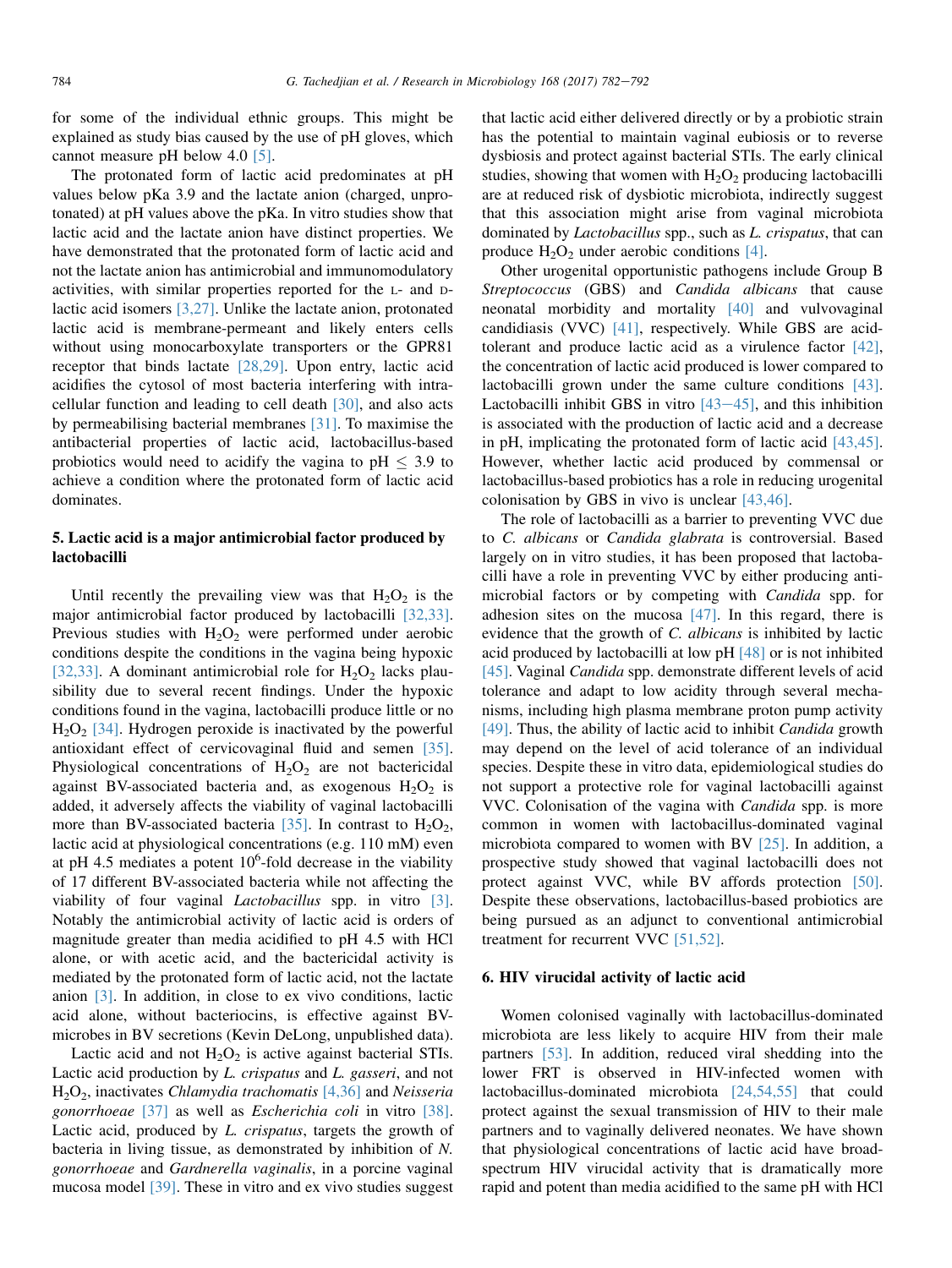or with acetic acid [\[27\].](#page-7-0) Both the D- and L-lactic acid isomers demonstrate similar HIV-1 virucidal activity at 1% (w/w) although L-lactic acid is 17-fold more potent than D-lactic acid at the threshold concentration of 0.3% (w/w) against  $HIV_{Ba-L}$ [\[27\]](#page-7-0). Similar to its bactericidal activity, the HIV virucidal activity of lactic acid is mediated by the protonated form [\[27\]](#page-7-0).

The virucidal activity of lactic acid is observed in the presence of genital secretions. Potent HIV-1 virucidal activity is maintained in the presence of 50% cervicovaginal secretions, and 0.75% seminal plasma (SP) at a final concentration of 1% (w/w)  $\text{L}$ -lactic acid [\[27\].](#page-7-0) However, virucidal activity in SP is attenuated at lower lactic acid concentrations due to the strong buffering effect of semen that increases pH [\[27\]](#page-7-0). A mixture of vaginal microbiota organic acids (i.e. acetic acid and other SCFAs as well as succinic acid) normally present in the context of BV, when tested at a pH typical of BV (i.e. pH 5.0), fails to inactivate HIV-1 [\[56\]](#page-8-0). In contrast, HIV-1 is potently inactivated when a mixture of vaginal microbiota organic acids (including lactic acid), present when lactobacilli dominate, is tested at a pH typical of eubiosis (i.e. pH 3.8) [\[56\]](#page-8-0). The lack of HIV-1 virucidal activity of the acids under BV conditions is a combination of the lower inherent virucidal potency of SCFAs and succinic acid compared to lactic acid and diminished levels of the active protonated forms of SCFAs and succinic acid at pH values above their pKa [\[56\].](#page-8-0)

HIV-1 inactivation by lactic acid is irreversible [\[27\]](#page-7-0), but does not lead to disintegration of HIV-1 or loss of the gp120 surface protein from the virion [\[57\].](#page-8-0) Our ongoing studies suggest that the mechanism of HIV-1 inactivation is likely multifactorial, potentially either directly affecting the functioning of viral surface and fusion proteins and/or, indirectly, by altering the integrity of the lipid envelope as well as negating the functioning of viral proteins encased within the viral core (Aldunate, unpublished data). Generation of HIV with reduced susceptibility to lactic acid will be important to dissect the most prominent inhibitory mechanisms of this vaginal organic acid.

HIV transmission can occur through cell-free and cellassociated virus that is either shed into the vagina of HIVinfected women or deposited by semen that neutralises the acidity in the vaginal tract, thereby transiently negating the pH-dependent virucidal activity of lactic acid [\[27,58\]](#page-7-0). Lymphocytes, monocytes and macrophages, permissive to HIV infection, are rapidly immobilised by pH less than 5.8 and killed when the pH drops below 5.5 [\[59\].](#page-8-0) Thus, in HIVinfected women, acidification of the vagina by lactic acid produced by lactobacilli would be expected to reduce the load of both cell-free and cell-associated HIV, thereby decreasing the risk of female-to-male HIV transmission. Furthermore, it has been proposed that cell-associated HIV may be more likely to establish infection compared to cell-free virus in the context of male-to-female HIV transmission [\[58\]](#page-8-0).

Acidified cervicovaginal mucus (CVM) from lactobacillusdominated vaginal microbiota immobilises HIV-1, in contrast to neutralised CVM [\[57\]](#page-8-0). The increased D/L lactic acid ratio is implicated as a surrogate marker for a factor produced by L. crispatus that hinders and traps HIV-1 particles [\[57,60,61\]](#page-8-0). Immobilisation by this factor could impair the ability of the virus to reach HIV target cells in the vaginal mucosa, and indicates that L. crispatus, which is also the most potent vaginal acidifier [\[5\],](#page-7-0) may represent a superior probiotic species compared to other vaginal lactobacilli.

## 7. Inhibitory effects of lactic acid on HSV

BV is an independent predictor of herpes simplex virus 2 (HSV-2) genital shedding [\[62\],](#page-8-0) while women with vaginal microbiota dominated by lactobacilli are less likely to be infected with HSV-2 [\[24\].](#page-7-0) These observations suggest that vaginal lactobacilli and their products may have a role in inactivating this viral STI. Lactobacilli inhibit HSV-2 through virucidal-dependent and independent mechanisms, the latter involving inhibition of viral entry and replication that is linked to either the adhesion capacity of the lactobacillus strain or through the direct effects of lactic acid [\[63,64\].](#page-8-0) The HSV-2 inhibitory activity of lactic acid correlates with acidic pH, again indicating that it is the protonated form of lactic acid that is mediating the effect [\[64,65\]](#page-8-0). Lactic acid also has HSV-1 virucidal activity at  $pH < 4.5$  [\[65\].](#page-8-0) Distinct from previous studies with HSV-2 and HIV-1 [\[27,65\],](#page-7-0) we observed similar HSV-2 virucidal potency when medium was acidified to the same pH with lactic acid and HCl. Reasons for this disparity might be explained by the experimental systems employed, which performed HSV-2 inactivation in HCl-acidified phosphate-buffered saline [\[65\]](#page-8-0) compared to clarified HCl-acidified culture medium with an osmolality approaching that of cervicovaginal fluid for our studies on HSV-2 and HIV [\[27\]](#page-7-0). Since lactic acid can inhibit HSV-1 and HSV-2 in vitro, this suggests that either a lactic-acid-producing probiotic or direct vaginal delivery of lactic acid might reduce HSV-1 and HSV-2 levels in the lower FRT.

#### 8. Immunomodulatory properties of lactic acid

Lactobacilli are generally associated with a noninflammatory vaginal environment  $[66-68]$  $[66-68]$  $[66-68]$ , while the presence of polymicrobial vaginal microbiota (e.g. BV) is linked to a pro-inflammatory milieu that is associated with increased acquisition of HIV and other STIs [\[69\]](#page-8-0). Moreover, young African women with L. crispatus-dominated microbiota did not acquire HIV, in contrast to women harbouring L. iners and diverse bacterial communities dominated by anaerobes [\[70\]](#page-8-0). Proteomics analyses of cervicovaginal fluid have linked increased inflammatory cytokines and vaginal bacterial diversity with changes in mucin proteins, proteases, protease inhibitors and mucosal barrier proteins  $[71-73]$  $[71-73]$  $[71-73]$ . Changes in the mucosal barrier proteins include a decrease in the cornified envelope factors involucrin (INV) and small proline-rich protein 1A (SPR1A) involved in wound healing repair [\[73\]](#page-8-0). This observation is consistent with the ability of soluble factors produced by G. vaginalis, but not L. iners, to inhibit wound healing, as determined in cervical cell monolayers [\[73\]](#page-8-0). The higher levels of proinflammatory mediators promoting recruitment and activation of HIV target cells, as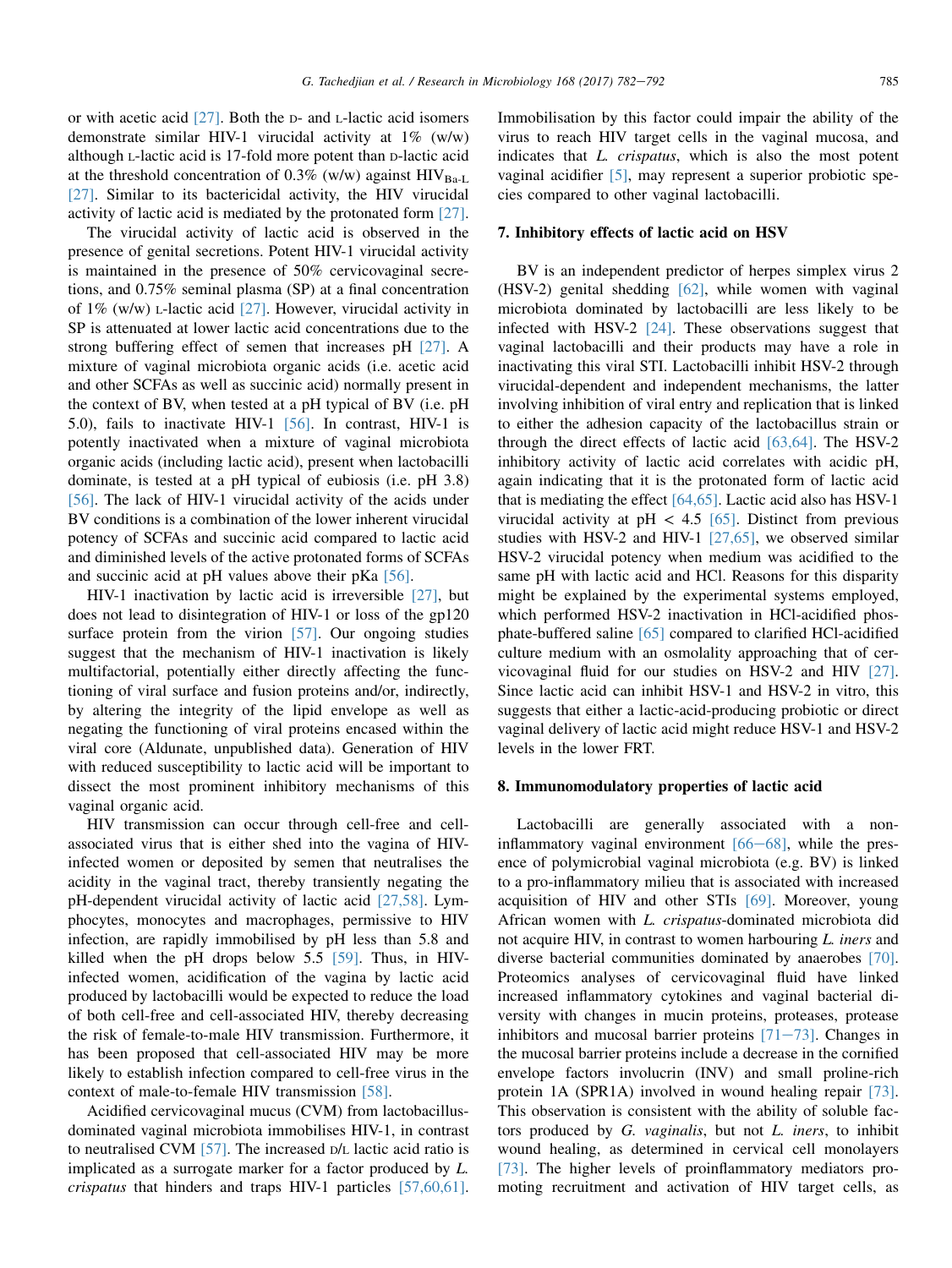reported by Gosmann et al. [\[70\],](#page-8-0) and disruption of vaginal epithelium integrity that would promote pathogen invasion, provide plausible mechanisms for increased susceptibility to HIV and other STIs in women with vaginal dysbiosis compared to those with eubiosis.

The cervicovaginal epithelium provides an immunological as well as a physical barrier to pathogens in the lower FRT. In vitro studies show that certain strains of lactobacilli dampen pro-inflammatory responses elicited by Toll-like receptor (TLR) agonists from cervicovaginal epithelial cells  $[74-78]$  $[74-78]$  $[74-78]$ . Our studies indicate that these immunomodulatory effects may in part be ascribed to lactic acid [\[79,80\].](#page-9-0) We have shown a dramatic increase in the anti-inflammatory cytokine, interleukin-1 receptor antagonist (IL-1RA), without a significant increase in the pro-inflammatory IL-1 $\beta$ , from human cervicovaginal epithelial cells cultured in transwells, when treated apically with lactic acid under physiological conditions that are tolerated by these cells (0.3% lactic acid, pH 3.9) [\[79,80\].](#page-9-0) Furthermore, protonated lactic acid treatment of cervicovaginal epithelial cells dampens the production of proinflammatory cytokines and chemokines elicited by the TLR 1/2 agonist Pam3CSK4 that mimics the viral and bacterial pathogen-associated molecular patterns (PAMPs) of HIV (i.e. gp120) and BV-associated bacteria  $[79-82]$  $[79-82]$  $[79-82]$ . The antiinflammatory effect of lactic acid is distinct from low pH alone, since acidifying the media to the same pH with HCl does not cause the same effects [\[79,80\]](#page-9-0). Of note, similar immune modulatory responses were observed for both the L- and D-lactic acid isomers [\[79,80\].](#page-9-0)

Our data are distinct from other studies reporting proinflammatory effects of lactic acid on immune and vaginal epithelial cells [\[83,84\],](#page-9-0) which appears to be at odds with the observed non-inflammatory effects of vaginal lactobacilli  $[74-78]$  $[74-78]$ . This apparent discrepancy may be explained by the use of lactic acid concentrations that are cytotoxic under the conditions employed in vitro or that lactic acid is not tested at physiological concentrations and low pH observed in women with lactobacillus-dominated microbiota, where the protonated lactic acid and not the lactate anion predominates [\[19\].](#page-7-0)

While our investigations have not revealed major differences between the immunomodulatory properties of the two lactic acid isomers on cervicovaginal epithelial cells, two studies have found differences. The first reported that treatment of vaginal epithelial cells with D-lactic acid, but not Llactic acid, blocks chlamydia infection through an effect on the epithelial cells that is pH-dependent and that is distinct from bactericidal activity  $[85]$ . The second study showed that Dlactic acid has a role in modulating the ability of L-lactic acid to elicit the production of the extracellular matrix metalloproteinase inducer (EMMPRIN) from vaginal epithelial cells [\[23\]](#page-7-0). EMMPRIN has two functions. It is an essential cofactor for monocarboxylate transporter-1 (MCT-1) that transports lactate anions out of the cell, thereby preventing cell death that might result from increased cytosolic acidity [\[23\]](#page-7-0). EMMPRIN also induces the production of matrix metalloproteinase-8 (MMP-8) that is implicated in degrading the cervical plug, and therefore EMMPRIN upregulation might eventually lead to free passage of bacteria from the lower to the upper FRT, leading to infection and preterm birth in pregnant women [\[86\]](#page-9-0).

L. crispatus, which is more protective than L. iners against vaginal dysbiosis [\[14\]](#page-7-0), produces more D-vs. L-lactic acid, while  $L$ . *iners* produces no  $D$ -lactic acid  $[23]$ .  $L$ -lactic acid levels and the ratio of L-to D-lactic acid were reported as being elevated in women with cytolytic vaginosis, although this did not correlate with a significant increase in EMMPRIN and MMP-8 [\[87\].](#page-9-0) These studies have led to the notion that p-lactic acid might have superior protective properties compared to Llactic acid, although the lactic acid isomers have similar HIV-1 virucidal and bactericidal activity against BV-associated bacteria [\[3,27\]](#page-7-0). Transcriptional analyses of cervicovaginal cells treated with D-versus L-lactic acid and different ratios of these isomers, as well as delineating the effects of the lactate anion and the uncharged lactic acid forms, will be needed to establish whether differences exist in their immunomodulatory and signalling properties on cervicovaginal epithelial cells. These studies could inform the selection of lactobacillus strains as probiotics to address particular aspects of vaginal health, depending on the ratio of lactic acid isomers produced and the level of acidification achieved.

# 9. Glycogen is associated with increased levels of lactobacilli and lactic acid in the vagina

Oestrogen rises during puberty and coincides with an increased glycogen deposition in vaginal epithelial cells as well as colonisation of the lower FRT with lactobacilli [\[88\]](#page-9-0) although next-generation sequencing studies report that microbiomes dominated by Lactobacillus spp. are present before menarche during the early to middle stages of puberty [\[89\]](#page-9-0). Free glycogen could be released from vaginal epithelial cells through detachment mediated by MMP-8 and hyaluronidase-1, as well as by cell lysis through the action of high concentrations of lactic acid and membrane-degrading cytolysins produced by lactobacilli [\[87,90\]](#page-9-0). Women have higher levels of vaginal glycogen than female macaques and other primates and mammals [\[73,91\]](#page-8-0), that likely explains the lack of lactobacillus dominance, and less acidic vaginal pH in non-human species. Lactobacillus levels strongly correlate with low vaginal pH and glycogen levels [\[92,93\],](#page-9-0) with higher levels of glycogen corresponding to a higher load of L. crispatus and L. jensenii but not L. iners [\[92\].](#page-9-0)

Vaginal lactobacilli do not directly metabolise glycogen [\[94\]](#page-9-0); rather, they metabolise the human  $\alpha$ -amylase breakdown products, glucose and maltose [\[95,96\]](#page-9-0) through fermentation that produces lactic acid. Lactic acid is also an energy source for some BV-associated bacteria further depleting lactic acid levels [\[15,18\].](#page-7-0) Glycogen increases during pregnancy and decreases in menopause coincident with the rise and fall of oestrogen [\[97\]](#page-9-0). Median levels of free glycogen in genital fluid of premenopausal and postmenopausal women are 0.065 and 0.002 µg per microliter, respectively and positively correlate with lactobacillus levels [\[98\].](#page-9-0) In addition, in pre-menopausal women, there is a strong negative correlation between free glycogen levels in genital fluid and vaginal pH [\[93\].](#page-9-0) Glycogen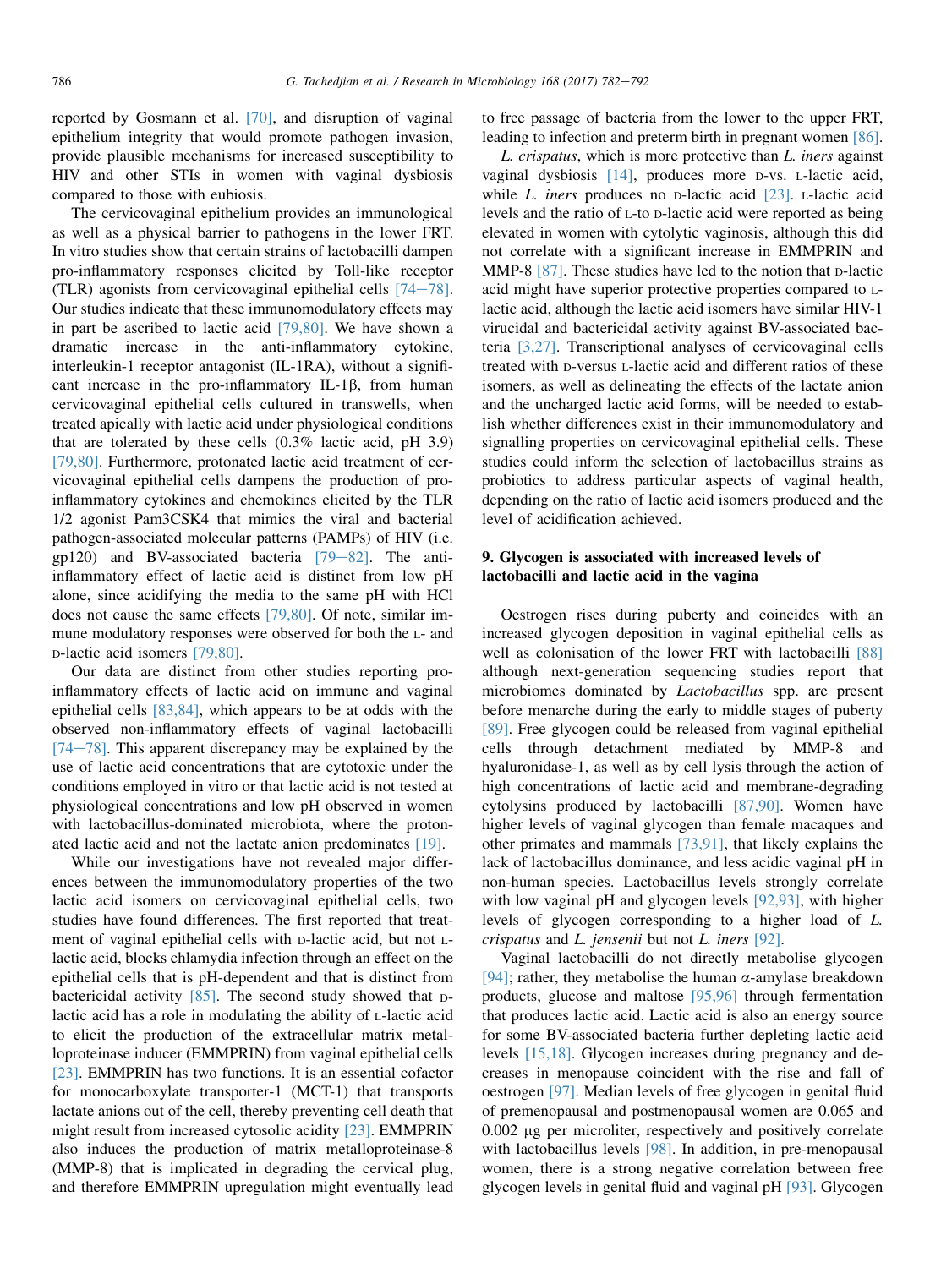is also an energy source for BV-associated bacteria [\[99\]](#page-9-0) and BV is linked to depleted levels of free glycogen levels in the vagina [\[92,96\]](#page-9-0). It has been proposed that higher loads of BVassociated bacteria consume glycogen more rapidly compared to the lower-loaded lactobacillus-dominated microbiota, and that this glycogen depletion likely starves lactobacilli of an energy source. Given the role of glycogen as an energy source for lactobacilli, treating women with vaginal glycogen might enhance colonisation with lactobacilli and promote vaginal health [\[92\]](#page-9-0) although whether glycogen would also give BVassociated bacteria a growth advantage is unclear. However, Gynoflor, a combination of live lactobacilli and low-dose oestriol, that can promote glycogen production, has been reported to normalise vaginal microbiota in women with vaginal infections, including BV following standard anti-infective therapy [\[100\].](#page-9-0)

# 10. Use of probiotics for treating and preventing bacterial vaginosis

Selection of lactobacillus-based probiotics has largely been centred on their in vitro characteristics, including production of antimicrobial factors  $(H_2O_2)$ , bacteriocins), ability to adhere to vaginal epithelial cells and antimicrobial activity against pathogens. Alternative desirable criteria for probiotics include their ability to strongly acidify the vagina with lactic acid so as to have positive effects on the host, such as immunomodulatory activities, the ability to survive and outcompete other bacteria, co-aggregation and susceptibility to antibiotics, apart from those used for treating BV  $[101-104]$  $[101-104]$  $[101-104]$ . Several lactobacillus strains and species (e.g. Lactobacillus rhamnosus GR-1, Lactobacillus reuteri RC-14, Lactobacillus acidophilus, L. brevis, Lactobacillus plantarum, L. gasseri, L. crispatus, Lactobacillus fermentum) have been evaluated as vaginal probiotics for treating or preventing BV [\[101,103,105\]](#page-9-0). These lactobacillus-based probiotics have been delivered directly to the vaginal tract by capsules, applicators and tampons loaded with freeze-dried lactobacilli or orally with the premise that the oral probiotic can be transferred from the gastrointestinal tract through the rectum to the lower FRT.

Lactobacillus-based probiotics, formulated with single or multiple strains, have been evaluated in several randomised clinical trials for BV treatment, alone or as adjuncts to antibiotic therapy (either metronidazole or clindamycin), and for the prevention of BV recurrence following antibiotic treatment  $[106-128]$  $[106-128]$ . Probiotics are well-tolerated and there are increasing reports of positive effects of probiotics for BV cure or reduced recurrence. However, there are also some welldesigned studies that have failed to demonstrate significant effects [\[105,117\]](#page-9-0). Many candidate probiotic lactobacillus strains are not adapted to grow and survive in the lower FRT. Conversely, probiotics based on Lactobacillus spp. similar to those found in the lower FRT (i.e. LACTIN-V, comprising the L. crispatus CTV-05 strain), may not stably colonise the vaginal mucosa due to competition with endogenous L. crispatus, and colonisation can be negatively impacted by the microbial exchange that occurs during sexual activity [\[115,129,130\]](#page-10-0). The lack of consistent clinical benefit observed in some, but not all, probiotic trials is likely to be attributable to a number of factors, including the use of differing probiotic lactobacillus strains including non-vaginal species, their mode of delivery, varied trial methodologies, distinct clinical populations and differing and often non-standardized BV endpoints  $[101, 105, 109, 131 - 133]$ .

Adequately powered clinical trials are needed with wellcharacterised probiotics, in defined study populations with clear inclusion criteria and trial methodology, standardised endpoints and an adequate duration of follow-up in which to evaluate a clinically meaningful treatment effect. In this regard, LACTIN-V delivered via a vaginal applicator is currently being evaluated in an NIAID-sponsored multicentre phase II-b randomised double-blind placebo-controlled trial in the USA to assess its safety and efficacy in preventing BV recurrence compared to placebo following a 5-day course with metronidazole gel ([https://clinicaltrials.gov/ct2/show/study/](https://clinicaltrials.gov/ct2/show/study/NCT02766023) [NCT02766023](https://clinicaltrials.gov/ct2/show/study/NCT02766023)). Study subjects are non-pregnant women of reproductive age who will receive LACTIN-V ( $2 \times 10^9$  cfu/ dose) applied vaginally for 5 days, then twice weekly for 10 weeks. Primary endpoint is the reduction of the 12-week incidence of BV recurrence compared to placebo. Secondary objectives include colonisation of LACTIN-V, its fluctuation over 12 weeks in response to menses and coitus as well as long-term LACTIN-V at 24 weeks.

# 11. Intravaginal delivery of lactic acid for treating and preventing BV

The use of lactic acid, which can be considered as a postbiotic" metabolite with favourable antimicrobial and immunomodulatory properties, presents an alternative approach that circumvents the regulatory and colonisation stability challenges presented by probiotics. Given that the production of 'lactic acid' is greater in most vaginal microbiota associated with eubiosis [\[5\]](#page-7-0), lactic acid may represent a strategy to restore vaginal microbiota function independently of concerns surrounding introduction of probiotics that may be foreign and present other adverse effects to women.

Topical lactic-acid-containing gels have been evaluated in several clinical trials for BV treatment. This includes Lactacyd vaginal gel (LVG), containing 225 mg lactic acid and 5 g of the prebiotic glycogen to promote lactobacillus growth  $[134-137]$  $[134-137]$ . LVG was assessed for efficacy and tolerability in 90 Filipino women when given as an adjunct to metronidazole for BV treatment in a multicentre, open-labelled, controlled, randomised three-arm comparative study [\[136\].](#page-10-0) The three study arms were oral metronidazole (500 mg twice a day) for 7 days, LVG at bedtime for 7 days, and the combination of metronidazole and LVG. The study cohort comprised women >18 years of age with BV defined by the Amsel criteria. LVG was well-tolerated compared to metronidazole antibiotic therapy. While the combination of metronidazole and LVG showed some evidence of being superior for treating BV compared to LVG or metronidazole alone, significant changes were only reported for two of the four Amsel criteria. The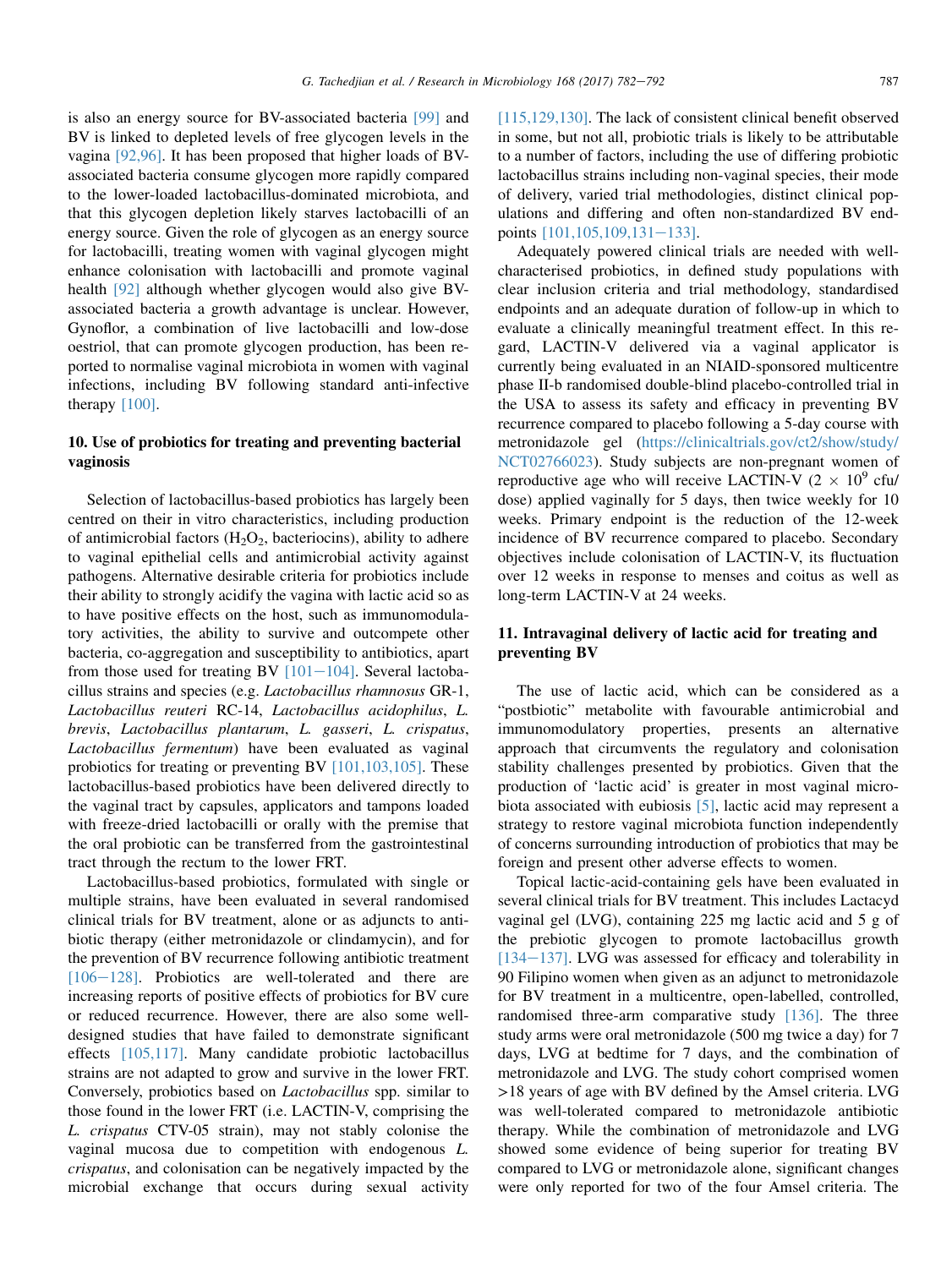combination of metronidazole and LVG was superior to metronidazole alone in reducing the proportion of women with a whiff positive test at day 14 compared to metronidazole  $(p = 0.0410)$  as well as LVG  $(p = 0.0134)$  alone [\[136\].](#page-10-0) A significant decrease in women with clue cell positivity was observed in all treatment arms at day  $3$  ( $p < 0.001$ ). While vaginal pH decreased for all three groups ( $p < 0.001$ ), there was no significant difference in the percentage of women with pH < 4.7 among the treatment groups at day 14. An earlier open label study in 54 women of reproductive age with BV and 42 control women found that daily treatment with 5 ml of lactic acid gel (pH 3.5) for 7 days was as effective as oral metronidazole for the treatment of BV based on the absence of three criteria (i.e. positive amine test, clue cells in vaginal fluid, and  $pH \geq 5.0$ ) at 1 week after start of treatment [\[134\]](#page-10-0).

A third study evaluated lactic acid gel (Lactal) for treatment and the prevention of BV recurrence [\[135\].](#page-10-0) Women with a history of recurrent BV were treated daily with lactic acid gel for 7 days, after which they entered a double blind clinical trial where they were randomised to intermittent treatment by intravaginal insertion of 5 ml of lactic acid gel or placebo gel once daily every evening for 3 consecutive days immediately following menstruation. BV, as defined by the Amsel criteria, resolved in 88% (15/17) of women in the treatment group compared to 10% (1/10) in the placebo group after 6 months  $(p < 0.001)$  [\[135\]](#page-10-0). Lactobacilli were also shown to recolonise the lower FRT in 83% of the treated women compared to 10% in the placebo group  $[135]$ . Intermittent application of vaginal Lactal was found to be free of side effects [\[135\]](#page-10-0). Recolonisation by lactobacilli after only a few days was reported in a smaller study of 10 pregnant women who were intermittently treated with 5 ml of the same lactic acid gel (pH 3.8) [\[138\]](#page-10-0).

Collectively, these trials indicate that intravaginally delivered lactic acid may have a positive effect on resolving symptomatic BV. Gels containing lactic acid are available over the counter in some countries to treat symptoms associated with BV [\[139\].](#page-10-0) However, these gels are not approved for BV treatment by regulatory authorities such as the Center for Disease Control in the U.S. Given the promising results from the abovementioned trials, further investigations in a larger randomised, double-blind placebo controlled trials are warranted to provide definitive data for the use of lactic acid gels to be adopted in mainstream clinical practice for BV.

Alternative strategies have been developed for sustained release delivery of lactic acid rather than daily dosing. These include an oligomeric lactic acid (OMLA) pessary that can be administered once or twice a week [\[140\],](#page-10-0) poly(ethylene glycol) (PEG) nanocarrier-based degradable hydrogels with lactic acid covalently linked or passively trapped [\[141\]](#page-10-0) and a lacticacid-releasing intravaginal ring [\[142\]](#page-10-0). OMLA forms a mucoadhesive gel when it comes in contact with vaginal mucous, and lactic acid is subsequently hydrolysed and released from the OMLA [\[140\].](#page-10-0) In a randomised open label study, the OMLA pessary was reported to be safe and efficacious in clearing BV, as defined by less than three Amsel's criteria. In the three arm efficacy evaluation ( $n = 105$ ), the one-week BV clearance ratios in women administering the pessary once a week was  $70.6\%$  (p < 0.001 vs. untreated control), compared to 80% ( $p < 0.001$  vs. untreated control) for women using the pessary twice a week [\[140\]](#page-10-0). A reservoir ring, releasing racemic DL-lactic acid, was evaluated in a phase I clinical trial in six healthy premenopausal women, demonstrating that it was safe as determined by colposcopic monitoring for visible cervicovaginal mucosal changes [\[142\]](#page-10-0). Further studies with lactic acid gels and sustained delivery vehicles are needed to determine whether lactic acid can normalise the vaginal microbiota and reverse the proinflammatory milieu in women with vaginal dysbiosis. While intermittent delivery of lactic acid alone may prove to be effective in the treatment of BV and to prevent BV recurrence [\[135,140\],](#page-10-0) it is likely to be most effective when used in combination with antimicrobials for the treatment of BV [\[136\].](#page-10-0)

#### 12. Conclusions

Probiotic lactobacilli that produce lactic acid with the desired D-to L-lactic acid ratios may be considered "lactic acid" factories that can deliver sustained amounts of this metabolite to the cervicovaginal mucosa. However, challenges remain with regard to advancement of probiotics through regulatory pathways as "biotherapeutics" that are adopted in mainstream clinical practice. Other challenges include achieving stable colonisation of the desired probiotic in the face of intrinsic and extrinsic vaginal disturbances, as well as identifying the ideal strains for or the desired problotte in the race of intrinsic and extrinsic<br>vaginal disturbances, as well as identifying the ideal strains for<br>women, many of whom differ with respect to their "normal women, many of whom differ with respect to their "normal microbiota", perhaps requiring a personalised medicine approach. The multifaceted antiviral, antibacterial and immunomodulatory properties of lactic acid in the context of the lower FRT warrant further investigation. Studies are needed to delineate the activities of the protonated acid versus the lactate anion, as well as the specific properties of the <sup>D</sup> and L-lactic acid isomers, on epithelial and immune cells relevant to the lower FRT for selection of the most optimum probiotic strain. Several clinical trials show a positive signal for the ability of lactic acid to re-establish vaginal eubiosis and relieve symptoms in women with BV. Future work will be needed to evaluate lactic acid containing gels, pessaries and rings in robust and sufficiently powered trials that use standardised endpoints for BV. It will also be essential to determine their impact on the vaginal microbiome, e.g. using next-generation sequencing technologies, and to evaluate their influence on immune mediators in the lower FRT, if we are to advance their use for the treatment and prevention of BV as either bona fide alternatives or adjuncts to antimicrobial therapy.

## Conflict of interest

G.T. is a co-inventor on patent applications claiming the anti-inflammatory effects of lactic acid (Patent Application AU201501042 and US Patent Application 20150306053).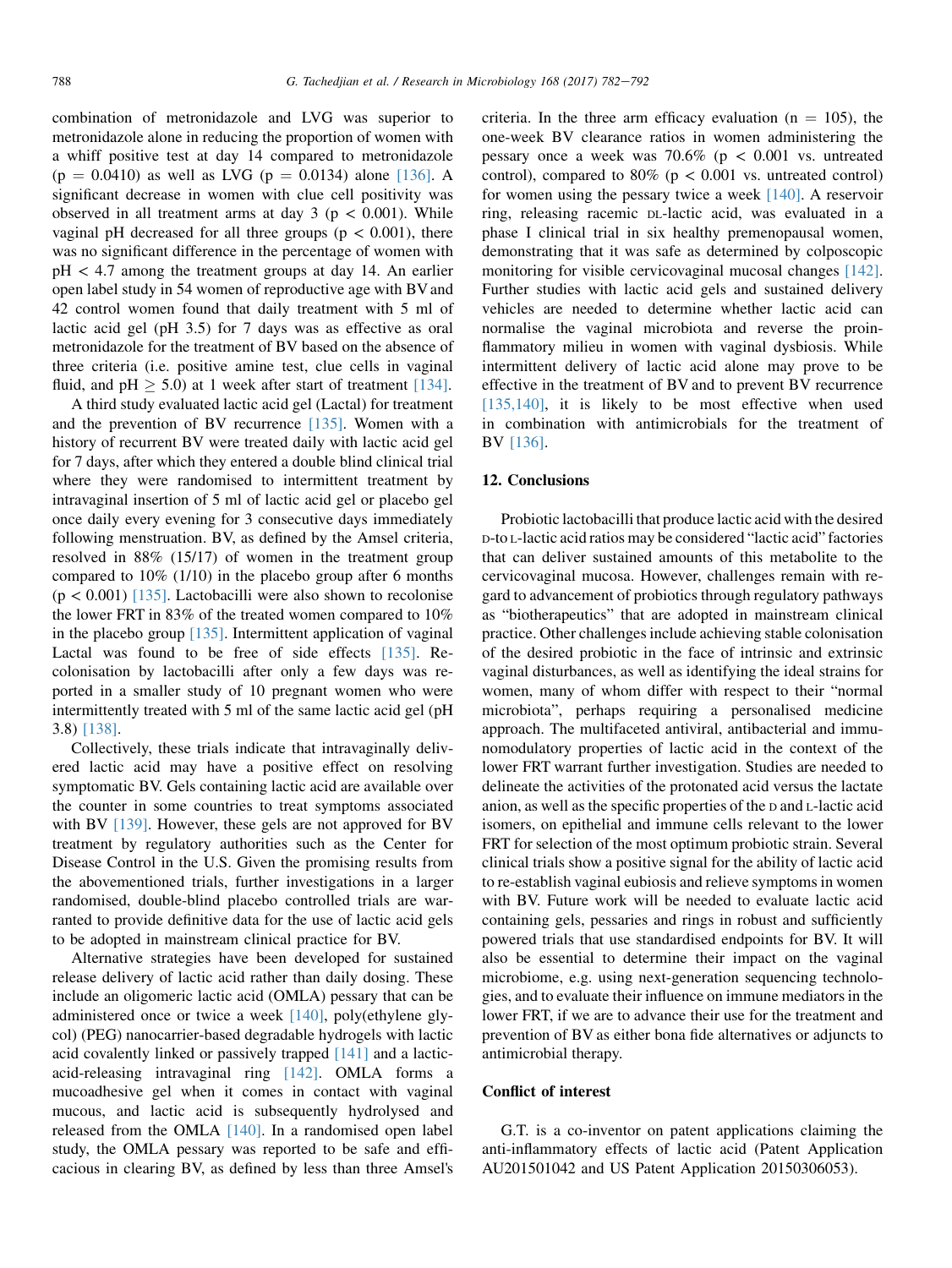# <span id="page-7-0"></span>Acknowledgements

G.T. was supported by the National Health and Medical Research Council (NHMRC) of Australia Project Grant 1055564 and Fellowship 1117748. M.A. is the recipient of an Australian Postgraduate Award through Monash University. R.A.C. has been supported by grants from NIAID of the U.S. N.I.H. G.T. and M.A. gratefully acknowledge the contribution of this work of the Victorian Operational Infrastructure Support Program received by the Burnet Institute.

# References

- [1] [Aroutcheva A, Gariti D, Simon M, Shott S, Faro J, Simoes JA, et al.](http://refhub.elsevier.com/S0923-2508(17)30083-9/sref1) [Defense factors of vaginal lactobacilli. Am J Obstet Gynecol 2001;185:](http://refhub.elsevier.com/S0923-2508(17)30083-9/sref1)  $375 - 9$  $375 - 9$ .
- [2] [Selle K, Klaenhammer TR. Genomic and phenotypic evidence for](http://refhub.elsevier.com/S0923-2508(17)30083-9/sref2) probiotic influences of Lactobacillus gasseri [on human health. FEMS](http://refhub.elsevier.com/S0923-2508(17)30083-9/sref2) [Microbiol Rev 2013;37:915](http://refhub.elsevier.com/S0923-2508(17)30083-9/sref2)-[35.](http://refhub.elsevier.com/S0923-2508(17)30083-9/sref2)
- [3] O'[Hanlon DE, Moench TR, Cone RA. In vaginal fluid, bacteria asso](http://refhub.elsevier.com/S0923-2508(17)30083-9/sref3)[ciated with bacterial vaginosis can be suppressed with lactic acid but not](http://refhub.elsevier.com/S0923-2508(17)30083-9/sref3) [hydrogen peroxide. BMC Infect Dis 2011;11:200](http://refhub.elsevier.com/S0923-2508(17)30083-9/sref3).
- [4] [Gong Z, Luna Y, Yu P, Fan H. Lactobacilli inactivate](http://refhub.elsevier.com/S0923-2508(17)30083-9/sref4) Chlamydia trachomatis through lactic acid but not  $H_2O_2$ . PLoS One 2014;9: [e107758](http://refhub.elsevier.com/S0923-2508(17)30083-9/sref4).
- [5] [Ravel J, Gajer P, Abdo Z, Schneider GM, Koenig SS, McCulle SL, et al.](http://refhub.elsevier.com/S0923-2508(17)30083-9/sref5) [Vaginal microbiome of reproductive-age women. Proc Natl Acad Sci](http://refhub.elsevier.com/S0923-2508(17)30083-9/sref5) [USA 2011;108\(Suppl. 1\):4680](http://refhub.elsevier.com/S0923-2508(17)30083-9/sref5)-[7.](http://refhub.elsevier.com/S0923-2508(17)30083-9/sref5)
- [6] [Verhelst R, Verstraelen H, Claeys G, Verschraegen G, Delanghe J, Van](http://refhub.elsevier.com/S0923-2508(17)30083-9/sref6) [Simaey L, et al. Cloning of 16S rRNA genes amplified from normal and](http://refhub.elsevier.com/S0923-2508(17)30083-9/sref6) [disturbed vaginal microflora suggests a strong association between](http://refhub.elsevier.com/S0923-2508(17)30083-9/sref6) [Atopobium vaginae, Gardnerella vaginalis](http://refhub.elsevier.com/S0923-2508(17)30083-9/sref6) and bacterial vaginosis. [BMC Microbiol 2004;4:16.](http://refhub.elsevier.com/S0923-2508(17)30083-9/sref6)
- [7] [Fredricks DN, Fiedler TL, Marrazzo JM. Molecular identification of](http://refhub.elsevier.com/S0923-2508(17)30083-9/sref7) [bacteria associated with bacterial vaginosis. N Engl J Med 2005;353:](http://refhub.elsevier.com/S0923-2508(17)30083-9/sref7) [1899](http://refhub.elsevier.com/S0923-2508(17)30083-9/sref7)-[911.](http://refhub.elsevier.com/S0923-2508(17)30083-9/sref7)
- [8] [Nugent RP, Krohn MA, Hillier SL. Reliability of diagnosing bacterial](http://refhub.elsevier.com/S0923-2508(17)30083-9/sref8) [vaginosis is improved by a standardized method of gram stain inter](http://refhub.elsevier.com/S0923-2508(17)30083-9/sref8)pretation. J Clin Microbiol  $1991;29:297-301$ .
- [9] [Ling Z, Kong J, Liu F, Zhu H, Chen X, Wang Y, et al. Molecular](http://refhub.elsevier.com/S0923-2508(17)30083-9/sref9) [analysis of the diversity of vaginal microbiota associated with bacterial](http://refhub.elsevier.com/S0923-2508(17)30083-9/sref9) [vaginosis. BMC Genomics 2010;11:488.](http://refhub.elsevier.com/S0923-2508(17)30083-9/sref9)
- [10] [Brotman RM. Vaginal microbiome and sexually transmitted infections:](http://refhub.elsevier.com/S0923-2508(17)30083-9/sref10) an epidemiologic perspective. J Clin Invest  $2011;121:4610-7$ .
- [11] [Amsel R, Totten PA, Spiegel CA, Chen KC, Eschenbach D,](http://refhub.elsevier.com/S0923-2508(17)30083-9/sref11) [Holmes KK. Nonspecific vaginitis. Diagnostic criteria and microbial](http://refhub.elsevier.com/S0923-2508(17)30083-9/sref11) [and epidemiologic associations. Am J Med 1983;74:14](http://refhub.elsevier.com/S0923-2508(17)30083-9/sref11)-[22](http://refhub.elsevier.com/S0923-2508(17)30083-9/sref11).
- [12] [Zhou X, Brown CJ, Abdo Z, Davis CC, Hansmann MA, Joyce P, et al.](http://refhub.elsevier.com/S0923-2508(17)30083-9/sref12) [Differences in the composition of vaginal microbial communities found](http://refhub.elsevier.com/S0923-2508(17)30083-9/sref12) in healthy Caucasian and black women. ISME J  $2007;1:121-33$ .
- [13] [Gajer P, Brotman RM, Bai G, Sakamoto J, Schutte UM, Zhong X, et al.](http://refhub.elsevier.com/S0923-2508(17)30083-9/sref13) [Temporal dynamics of the human vaginal microbiota. Sci Transl Med](http://refhub.elsevier.com/S0923-2508(17)30083-9/sref13) [2012;4. 132ra52.](http://refhub.elsevier.com/S0923-2508(17)30083-9/sref13)
- [14] [Verstraelen H, Verhelst R, Claeys G, De Backer E, Temmerman M,](http://refhub.elsevier.com/S0923-2508(17)30083-9/sref14) [Vaneechoutte M. Longitudinal analysis of the vaginal microflora in](http://refhub.elsevier.com/S0923-2508(17)30083-9/sref14) pregnancy suggests that L. crispatus [promotes the stability of the](http://refhub.elsevier.com/S0923-2508(17)30083-9/sref14) [normal vaginal microflora and that](http://refhub.elsevier.com/S0923-2508(17)30083-9/sref14) L. gasseri and/or L. iners are more [conducive to the occurrence of abnormal vaginal microflora. BMC](http://refhub.elsevier.com/S0923-2508(17)30083-9/sref14) [Microbiol 2009;9:116.](http://refhub.elsevier.com/S0923-2508(17)30083-9/sref14)
- [15] [Aldunate M, Srbinovski D, Hearps AC, Latham CF, Ramsland PA,](http://refhub.elsevier.com/S0923-2508(17)30083-9/sref15) [Gugasyan R, et al. Antimicrobial and immune modulatory effects of](http://refhub.elsevier.com/S0923-2508(17)30083-9/sref15) [lactic acid and short chain fatty acids produced by vaginal micro](http://refhub.elsevier.com/S0923-2508(17)30083-9/sref15)[biota associated with eubiosis and bacterial vaginosis. Front Physiol](http://refhub.elsevier.com/S0923-2508(17)30083-9/sref15) [2015;6:164](http://refhub.elsevier.com/S0923-2508(17)30083-9/sref15).
- [16] [Al-Mushrif S, Eley A, Jones BM. Inhibition of chemotaxis by organic](http://refhub.elsevier.com/S0923-2508(17)30083-9/sref16) [acids from anaerobes may prevent a purulent response in bacterial](http://refhub.elsevier.com/S0923-2508(17)30083-9/sref16) vaginosis. J Med Microbiol  $2000:49:1023-30$ .
- [17] [Mirmonsef P, Gilbert D, Zariffard MR, Hamaker BR, Kaur A,](http://refhub.elsevier.com/S0923-2508(17)30083-9/sref17) [Landay AL, et al. The effects of commensal bacteria on innate immune](http://refhub.elsevier.com/S0923-2508(17)30083-9/sref17) [responses in the female genital tract. Am J Reprod Immunol 2011;65:](http://refhub.elsevier.com/S0923-2508(17)30083-9/sref17)  $190 - 5.$  $190 - 5.$  $190 - 5.$
- [18] [Wilson WA, Roach PJ, Montero M, Baroja-Fernandez E, Munoz FJ,](http://refhub.elsevier.com/S0923-2508(17)30083-9/sref18) [Eydallin G, et al. Regulation of glycogen metabolism in yeast and](http://refhub.elsevier.com/S0923-2508(17)30083-9/sref18) [bacteria. FEMS Microbiol Rev 2010;34:952](http://refhub.elsevier.com/S0923-2508(17)30083-9/sref18)-[85](http://refhub.elsevier.com/S0923-2508(17)30083-9/sref18).
- [19] O'[Hanlon DE, Moench TR, Cone RA. Vaginal pH and microbicidal](http://refhub.elsevier.com/S0923-2508(17)30083-9/sref19) [lactic acid when lactobacilli dominate the microbiota. PLoS One 2013;](http://refhub.elsevier.com/S0923-2508(17)30083-9/sref19) [8:e80074](http://refhub.elsevier.com/S0923-2508(17)30083-9/sref19).
- [20] [Owen DH, Katz DF. A vaginal fluid simulant. Contraception 1999;59:](http://refhub.elsevier.com/S0923-2508(17)30083-9/sref20)  $91 - 5$  $91 - 5$
- [21] [Boskey ER, Cone RA, Whaley KJ, Moench TR. Origins of vaginal](http://refhub.elsevier.com/S0923-2508(17)30083-9/sref21) [acidity: high D/L lactate ratio is consistent with bacteria being the](http://refhub.elsevier.com/S0923-2508(17)30083-9/sref21) primary source. Hum Reprod  $2001;16:1809-13$ .
- [22] [Boskey ER, Telsch KM, Whaley KJ, Moench TR, Cone RA. Acid](http://refhub.elsevier.com/S0923-2508(17)30083-9/sref22) [production by vaginal flora in vitro is consistent with the rate and extent](http://refhub.elsevier.com/S0923-2508(17)30083-9/sref22) of vaginal acidification. Infect Immun  $1999;67:5170-5$  $1999;67:5170-5$  $1999;67:5170-5$ .
- [23] [Witkin SS, Mendes-Soares H, Linhares IM, Jayaram A, Ledger WJ,](http://refhub.elsevier.com/S0923-2508(17)30083-9/sref23) [Forney LJ. Influence of vaginal bacteria and D- and L-lactic acid isomers](http://refhub.elsevier.com/S0923-2508(17)30083-9/sref23) [on vaginal extracellular matrix metalloproteinase inducer: implications](http://refhub.elsevier.com/S0923-2508(17)30083-9/sref23) [for protection against upper genital tract infections. MBio 2013;4.](http://refhub.elsevier.com/S0923-2508(17)30083-9/sref23)
- [24] [Borgdorff H, Tsivtsivadze E, Verhelst R, Marzorati M, Jurriaans S,](http://refhub.elsevier.com/S0923-2508(17)30083-9/sref24) [Ndayisaba GF, et al. Lactobacillus-dominated cervicovaginal micro](http://refhub.elsevier.com/S0923-2508(17)30083-9/sref24)[biota associated with reduced HIV/STI prevalence and genital HIV viral](http://refhub.elsevier.com/S0923-2508(17)30083-9/sref24) load in African women. ISME J  $2014;8:1781-93$ .
- [25] [van de Wijgert JH, Borgdorff H, Verhelst R, Crucitti T, Francis S,](http://refhub.elsevier.com/S0923-2508(17)30083-9/sref25) [Verstraelen H, et al. The vaginal microbiota: what have we learned](http://refhub.elsevier.com/S0923-2508(17)30083-9/sref25) [after a decade of molecular characterization? PLoS One 2014;9:](http://refhub.elsevier.com/S0923-2508(17)30083-9/sref25) [e105998](http://refhub.elsevier.com/S0923-2508(17)30083-9/sref25).
- [26] [Kindinger LM, Bennett PR, Lee YS, Marchesi JR, Smith A,](http://refhub.elsevier.com/S0923-2508(17)30083-9/sref26) [Cacciatore S, et al. The interaction between vaginal microbiota, cervical](http://refhub.elsevier.com/S0923-2508(17)30083-9/sref26) [length, and vaginal progesterone treatment for preterm birth risk.](http://refhub.elsevier.com/S0923-2508(17)30083-9/sref26) Microbiome 2017:5:6.
- [27] [Aldunate M, Tyssen D, Johnson A, Zakir T, Sonza S, Moench T, et al.](http://refhub.elsevier.com/S0923-2508(17)30083-9/sref27) [Vaginal concentrations of lactic acid potently inactivate HIV.](http://refhub.elsevier.com/S0923-2508(17)30083-9/sref27) J Antimicrob Chemother  $2013:68:2015-25$ .
- [28] [Ahmed K, Tunaru S, Offermanns S. GPR109A, GPR109B and GPR81,](http://refhub.elsevier.com/S0923-2508(17)30083-9/sref28) [a family of hydroxy-carboxylic acid receptors. Trends Pharmacol Sci](http://refhub.elsevier.com/S0923-2508(17)30083-9/sref28) [2009;30:557](http://refhub.elsevier.com/S0923-2508(17)30083-9/sref28)-[62.](http://refhub.elsevier.com/S0923-2508(17)30083-9/sref28)
- [29] [Kuchiiwa T, Nio-Kobayashi J, Takahashi-Iwanaga H, Yajima T,](http://refhub.elsevier.com/S0923-2508(17)30083-9/sref29) [Iwanaga T. Cellular expression of monocarboxylate transporters in the](http://refhub.elsevier.com/S0923-2508(17)30083-9/sref29) [female reproductive organ of mice: implications for the genital lactate](http://refhub.elsevier.com/S0923-2508(17)30083-9/sref29) shuttle. Histochem Cell Biol  $2011;135:351-60$  $2011;135:351-60$ .
- [30] [Kashet ER. Bioenergetics of lactic acid bacteria: cytoplasmic pH and](http://refhub.elsevier.com/S0923-2508(17)30083-9/sref30) [osmotolerance. FEMS Microbiol Lett 1987;46:233](http://refhub.elsevier.com/S0923-2508(17)30083-9/sref30)-[44](http://refhub.elsevier.com/S0923-2508(17)30083-9/sref30).
- [31] [Alakomi HL, Skytta E, Saarela M, Mattila-Sandholm T, Latva-Kala K,](http://refhub.elsevier.com/S0923-2508(17)30083-9/sref31) [Helander IM. Lactic acid permeabilizes gram-negative bacteria by](http://refhub.elsevier.com/S0923-2508(17)30083-9/sref31) [disrupting the outer membrane. Appl Environ Microbiol 2000;66:](http://refhub.elsevier.com/S0923-2508(17)30083-9/sref31)  $2001 - 5$  $2001 - 5$
- [32] [Klebanoff SJ, Coombs RW. Viricidal effect of](http://refhub.elsevier.com/S0923-2508(17)30083-9/sref32) Lactobacillus acidophilus [on human immunodeficiency virus type 1: possible role in hetero](http://refhub.elsevier.com/S0923-2508(17)30083-9/sref32)sexual transmission. J Exp Med  $1991;174:289-92$  $1991;174:289-92$ .
- [33] [Klebanoff SJ, Hillier SL, Eschenbach DA, Waltersdorph AM. Control](http://refhub.elsevier.com/S0923-2508(17)30083-9/sref33) of the microbial flora of the vagina by  $H_2O_2$ -generating lactobacilli. [J Infect Dis 1991;164:94](http://refhub.elsevier.com/S0923-2508(17)30083-9/sref33)-[100](http://refhub.elsevier.com/S0923-2508(17)30083-9/sref33).
- [34] [Ocana VS, Pesce de Ruiz Holgado AA, Nader-Macias ME. Selection of](http://refhub.elsevier.com/S0923-2508(17)30083-9/sref34) vaginal  $H_2O_2$ -generating *Lactobacillus* [species for probiotic use. Curr](http://refhub.elsevier.com/S0923-2508(17)30083-9/sref34) [Microbiol 1999;38:279](http://refhub.elsevier.com/S0923-2508(17)30083-9/sref34)-[84](http://refhub.elsevier.com/S0923-2508(17)30083-9/sref34).
- [35] O'[Hanlon DE, Lanier BR, Moench TR, Cone RA. Cervicovaginal fluid](http://refhub.elsevier.com/S0923-2508(17)30083-9/sref35) [and semen block the microbicidal activity of hydrogen peroxide pro](http://refhub.elsevier.com/S0923-2508(17)30083-9/sref35)[duced by vaginal lactobacilli. BMC Infect Dis 2010;10:120.](http://refhub.elsevier.com/S0923-2508(17)30083-9/sref35)
- [36] [Nardini P, Nahui Palomino RA, Parolin C, Laghi L, Foschi C,](http://refhub.elsevier.com/S0923-2508(17)30083-9/sref36) Cevenini R, et al. Lactobacillus crispatus [inhibits the infectivity of](http://refhub.elsevier.com/S0923-2508(17)30083-9/sref36)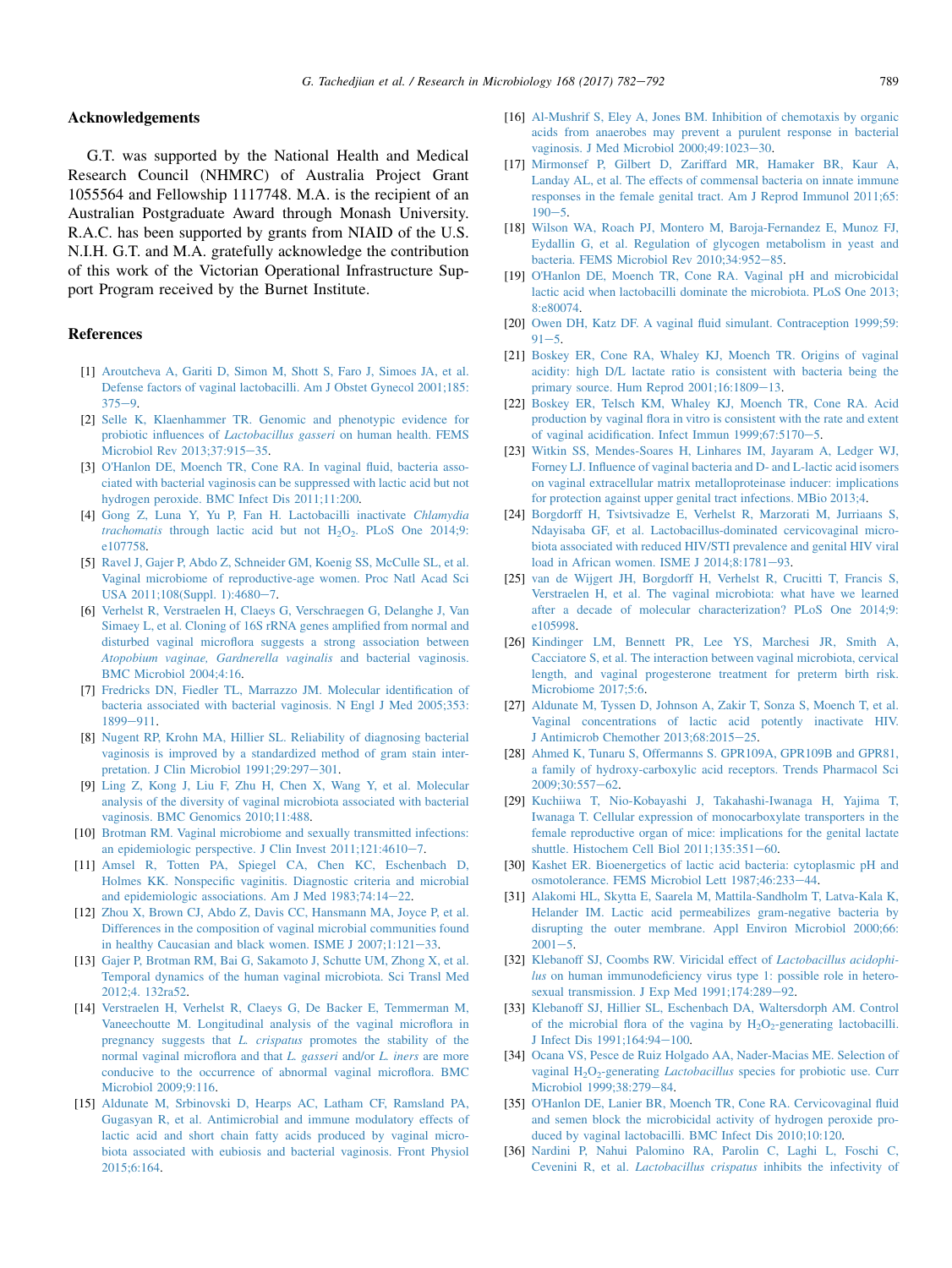<span id="page-8-0"></span>Chlamydia trachomatis [elementary bodies, in vitro study. Sci Rep 2016;](http://refhub.elsevier.com/S0923-2508(17)30083-9/sref36) [6:29024.](http://refhub.elsevier.com/S0923-2508(17)30083-9/sref36)

- [37] [Graver MA, Wade JJ. The role of acidification in the inhibition of](http://refhub.elsevier.com/S0923-2508(17)30083-9/sref37) Neisseria gonorrhoeae [by vaginal lactobacilli during anaerobic growth.](http://refhub.elsevier.com/S0923-2508(17)30083-9/sref37) [Ann Clin Microbiol Antimicrob 2011;10:8.](http://refhub.elsevier.com/S0923-2508(17)30083-9/sref37)
- [38] [Valore EV, Park CH, Igreti SL, Ganz T. Antimicrobial components of](http://refhub.elsevier.com/S0923-2508(17)30083-9/sref38) vaginal fluid. Am J Obstet Gynecol  $2002;187:561-8$ .
- [39] [Breshears LM, Edwards VL, Ravel J, Peterson ML.](http://refhub.elsevier.com/S0923-2508(17)30083-9/sref39) Lactobacillus crispatus inhibits growth of [Gardnerella vaginalis](http://refhub.elsevier.com/S0923-2508(17)30083-9/sref39) and Neisseria gonorrhoeae [on a porcine vaginal mucosa model. BMC Microbiol 2015;](http://refhub.elsevier.com/S0923-2508(17)30083-9/sref39) [15:276](http://refhub.elsevier.com/S0923-2508(17)30083-9/sref39).
- [40] [Maisey HC, Doran KS, Nizet V. Recent advances in understanding the](http://refhub.elsevier.com/S0923-2508(17)30083-9/sref40) [molecular basis of group B Streptococcus virulence. Expert Rev Mol](http://refhub.elsevier.com/S0923-2508(17)30083-9/sref40) [Med 2008;10:e27.](http://refhub.elsevier.com/S0923-2508(17)30083-9/sref40)
- [41] [Goncalves B, Ferreira C, Alves CT, Henriques M, Azeredo J, Silva S.](http://refhub.elsevier.com/S0923-2508(17)30083-9/sref41) [Vulvovaginal candidiasis: epidemiology, microbiology and risk factors.](http://refhub.elsevier.com/S0923-2508(17)30083-9/sref41) [Crit Rev Microbiol 2016;42:905](http://refhub.elsevier.com/S0923-2508(17)30083-9/sref41)-[27.](http://refhub.elsevier.com/S0923-2508(17)30083-9/sref41)
- [42] [Kling DE, Cavicchio AJ, Sollinger CA, Madoff LC, Schnitzer JJ,](http://refhub.elsevier.com/S0923-2508(17)30083-9/sref42) [Kinane TB. Lactic acid is a potential virulence factor for group B](http://refhub.elsevier.com/S0923-2508(17)30083-9/sref42) [Streptococcus. Microb Pathog 2009;46:43](http://refhub.elsevier.com/S0923-2508(17)30083-9/sref42)-[52](http://refhub.elsevier.com/S0923-2508(17)30083-9/sref42).
- [43] [De Gregorio PR, Juarez Tomas MS, Leccese Terraf MC, Nader-](http://refhub.elsevier.com/S0923-2508(17)30083-9/sref43)[Macias ME. In vitro and in vivo effects of beneficial vaginal lactobacilli](http://refhub.elsevier.com/S0923-2508(17)30083-9/sref43) [on pathogens responsible for urogenital tract infections. J Med Micro](http://refhub.elsevier.com/S0923-2508(17)30083-9/sref43)[biol 2014;63:685](http://refhub.elsevier.com/S0923-2508(17)30083-9/sref43)-[96](http://refhub.elsevier.com/S0923-2508(17)30083-9/sref43).
- [44] [Bodaszewska M, Brzychczy-Wloch M, Gosiewski T, Adamski P,](http://refhub.elsevier.com/S0923-2508(17)30083-9/sref44) [Strus M, Heczko PB. Evaluation of group B Streptococcus suscepti](http://refhub.elsevier.com/S0923-2508(17)30083-9/sref44)[bility to lactic acid bacteria strains. Med Dosw Mikrobiol 2010;62:](http://refhub.elsevier.com/S0923-2508(17)30083-9/sref44)  $153 - 61$  $153 - 61$ .
- [45] [Juarez Tomas MS, Saralegui Duhart CI, De Gregorio PR, Vera](http://refhub.elsevier.com/S0923-2508(17)30083-9/sref45) [Pingitore E, Nader-Macias ME. Urogenital pathogen inhibition and](http://refhub.elsevier.com/S0923-2508(17)30083-9/sref45) [compatibility between vaginal Lactobacillus strains to be considered as](http://refhub.elsevier.com/S0923-2508(17)30083-9/sref45) [probiotic candidates. Eur J Obstet Gynecol Reprod Biol 2011;159:](http://refhub.elsevier.com/S0923-2508(17)30083-9/sref45)  $399 - 406$  $399 - 406$
- [46] [Ho M, Chang YY, Chang WC, Lin HC, Wang MH, Lin WC, et al. Oral](http://refhub.elsevier.com/S0923-2508(17)30083-9/sref46) [Lactobacillus rhamnosus](http://refhub.elsevier.com/S0923-2508(17)30083-9/sref46) GR-1 and Lactobacillus reuteri RC-14 to [reduce Group B Streptococcus colonization in pregnant women: a](http://refhub.elsevier.com/S0923-2508(17)30083-9/sref46) [randomized controlled trial. Taiwan J Obstet Gynecol 2016;55:515](http://refhub.elsevier.com/S0923-2508(17)30083-9/sref46)-[8.](http://refhub.elsevier.com/S0923-2508(17)30083-9/sref46)
- [47] Morales DK, Hogan DA. Candida albicans [interactions with bacteria in](http://refhub.elsevier.com/S0923-2508(17)30083-9/sref47) [the context of human health and disease. PLoS Pathog 2010;6:](http://refhub.elsevier.com/S0923-2508(17)30083-9/sref47) [e1000886](http://refhub.elsevier.com/S0923-2508(17)30083-9/sref47).
- [48] [Krasner RI, Young G, Yudkofsky PL. Interactions of oral strains of](http://refhub.elsevier.com/S0923-2508(17)30083-9/sref48) Candida albicans [and lactobacilli. J Bacteriol 1956;72:525](http://refhub.elsevier.com/S0923-2508(17)30083-9/sref48)-[9.](http://refhub.elsevier.com/S0923-2508(17)30083-9/sref48)
- [49] [Cunha DV, Salazar SB, Lopes MM, Mira NP. Mechanistic insights](http://refhub.elsevier.com/S0923-2508(17)30083-9/sref49) [underlying tolerance to acetic acid stress in vaginal](http://refhub.elsevier.com/S0923-2508(17)30083-9/sref49) Candida glabrata [clinical isolates. Front Microbiol 2017;8:259](http://refhub.elsevier.com/S0923-2508(17)30083-9/sref49).
- [50] [McClelland RS, Richardson BA, Hassan WM, Graham SM, Kiarie J,](http://refhub.elsevier.com/S0923-2508(17)30083-9/sref50) [Baeten JM, et al. Prospective study of vaginal bacterial flora and other](http://refhub.elsevier.com/S0923-2508(17)30083-9/sref50) [risk factors for vulvovaginal candidiasis. J Infect Dis 2009;199:](http://refhub.elsevier.com/S0923-2508(17)30083-9/sref50)  $1883 - 90$  $1883 - 90$
- [51] [De Seta F, Parazzini F, De Leo R, Banco R, Maso GP, De Santo D, et al.](http://refhub.elsevier.com/S0923-2508(17)30083-9/sref51) [Lactobacillus plantarum](http://refhub.elsevier.com/S0923-2508(17)30083-9/sref51) P17630 for preventing Candida vaginitis [recurrence: a retrospective comparative study. Eur J Obstet Gynecol](http://refhub.elsevier.com/S0923-2508(17)30083-9/sref51) [Reprod Biol 2014;182:136](http://refhub.elsevier.com/S0923-2508(17)30083-9/sref51)-[9.](http://refhub.elsevier.com/S0923-2508(17)30083-9/sref51)
- [52] [Murina F, Graziottin A, Vicariotto F, De Seta F. Can](http://refhub.elsevier.com/S0923-2508(17)30083-9/sref52) Lactobacillus fermentum LF10 and [Lactobacillus acidophilus](http://refhub.elsevier.com/S0923-2508(17)30083-9/sref52) LA02 in a slow-release [vaginal product be useful for prevention of recurrent vulvovaginal](http://refhub.elsevier.com/S0923-2508(17)30083-9/sref52) [candidiasis?: A clinical study. J Clin Gastroenterol 2014;48\(Suppl. 1\):](http://refhub.elsevier.com/S0923-2508(17)30083-9/sref52)  $S102 - 5.$  $S102 - 5.$  $S102 - 5.$  $S102 - 5.$
- [53] [Taha TE, Hoover DR, Dallabetta GA, Kumwenda NI, Mtimavalye LA,](http://refhub.elsevier.com/S0923-2508(17)30083-9/sref53) [Yang LP, et al. Bacterial vaginosis and disturbances of vaginal flora:](http://refhub.elsevier.com/S0923-2508(17)30083-9/sref53) [association with increased acquisition of HIV. AIDS 1998;12:](http://refhub.elsevier.com/S0923-2508(17)30083-9/sref53) [1699](http://refhub.elsevier.com/S0923-2508(17)30083-9/sref53)-[706.](http://refhub.elsevier.com/S0923-2508(17)30083-9/sref53)
- [54] [Sha BE, Zariffard MR, Wang QJ, Chen HY, Bremer J, Cohen MH, et al.](http://refhub.elsevier.com/S0923-2508(17)30083-9/sref54) [Female genital-tract HIV load correlates inversely with](http://refhub.elsevier.com/S0923-2508(17)30083-9/sref54) Lactobacillus [species but positively with bacterial vaginosis and](http://refhub.elsevier.com/S0923-2508(17)30083-9/sref54) Mycoplasma homi-nis[. J Infect Dis 2005;191:25](http://refhub.elsevier.com/S0923-2508(17)30083-9/sref54)-[32.](http://refhub.elsevier.com/S0923-2508(17)30083-9/sref54)
- [55] [Mitchell C, Balkus JE, Fredricks D, Liu C, McKernan-Mullin J,](http://refhub.elsevier.com/S0923-2508(17)30083-9/sref55) [Frenkel LM, et al. Interaction between lactobacilli, bacterial](http://refhub.elsevier.com/S0923-2508(17)30083-9/sref55)

[vaginosis-associated bacteria, and HIV type 1 RNA and DNA genital](http://refhub.elsevier.com/S0923-2508(17)30083-9/sref55) [shedding in U.S. and Kenyan women. AIDS Res Hum Retrovir 2013;](http://refhub.elsevier.com/S0923-2508(17)30083-9/sref55)  $29:13-9.$  $29:13-9.$  $29:13-9.$  $29:13-9.$ 

- [56] [Aldunate M, Tyssen D, Latham C, Ramsland P, Permutter P, Moench T,](http://refhub.elsevier.com/S0923-2508(17)30083-9/sref56) [et al. Vaginal concentrations of lactic acid potently inactivate HIV-1](http://refhub.elsevier.com/S0923-2508(17)30083-9/sref56) [compared to short chain fatty acids present during bacterial vaginosis.](http://refhub.elsevier.com/S0923-2508(17)30083-9/sref56) [AIDS Res Hum Retrovir 2014;30:A228](http://refhub.elsevier.com/S0923-2508(17)30083-9/sref56).
- [57] [Lai SK, Hida K, Shukair S, Wang YY, Figueiredo A, Cone R, et al.](http://refhub.elsevier.com/S0923-2508(17)30083-9/sref57) [Human immunodeficiency virus type 1 is trapped by acidic but not by](http://refhub.elsevier.com/S0923-2508(17)30083-9/sref57) [neutralized human cervicovaginal mucus. J Virol 2009;83:11196](http://refhub.elsevier.com/S0923-2508(17)30083-9/sref57)-[200.](http://refhub.elsevier.com/S0923-2508(17)30083-9/sref57)
- [58] [Cone RA. Vaginal microbiota and sexually transmitted infections that](http://refhub.elsevier.com/S0923-2508(17)30083-9/sref58) [may influence transmission of cell-associated HIV. J Infect Dis 2014;](http://refhub.elsevier.com/S0923-2508(17)30083-9/sref58)  $210(Suppl. 3):S616-21.$  $210(Suppl. 3):S616-21.$  $210(Suppl. 3):S616-21.$
- [59] [Olmsted SS, Khanna KV, Ng EM, Whitten ST, Johnson 3rd ON,](http://refhub.elsevier.com/S0923-2508(17)30083-9/sref59) [Markham RB, et al. Low pH immobilizes and kills human leukocytes](http://refhub.elsevier.com/S0923-2508(17)30083-9/sref59) [and prevents transmission of cell-associated HIV in a mouse model.](http://refhub.elsevier.com/S0923-2508(17)30083-9/sref59) [BMC Infect Dis 2005;5:79](http://refhub.elsevier.com/S0923-2508(17)30083-9/sref59).
- [60] [Shukair SA, Allen SA, Cianci GC, Stieh DJ, Anderson MR, Baig SM,](http://refhub.elsevier.com/S0923-2508(17)30083-9/sref60) [et al. Human cervicovaginal mucus contains an activity that hinders](http://refhub.elsevier.com/S0923-2508(17)30083-9/sref60) HIV-1 movement. Mucosal Immunol  $2013:6:427-34$ .
- [61] [Nunn KL, Wang YY, Harit D, Humphrys MS, Ma B, Cone R, et al.](http://refhub.elsevier.com/S0923-2508(17)30083-9/sref61) [Enhanced trapping of HIV-1 by human cervicovaginal mucus is asso](http://refhub.elsevier.com/S0923-2508(17)30083-9/sref61)ciated with Lactobacillus crispatus[-dominant microbiota. MBio 2015;6.](http://refhub.elsevier.com/S0923-2508(17)30083-9/sref61)  $e^{01084-15}$  $e^{01084-15}$  $e^{01084-15}$ .
- [62] [Cherpes TL, Melan MA, Kant JA, Cosentino LA, Meyn LA, Hillier SL.](http://refhub.elsevier.com/S0923-2508(17)30083-9/sref62) [Genital tract shedding of herpes simplex virus type 2 in women: effects](http://refhub.elsevier.com/S0923-2508(17)30083-9/sref62) [of hormonal contraception, bacterial vaginosis, and vaginal group B](http://refhub.elsevier.com/S0923-2508(17)30083-9/sref62) [Streptococcus colonization. Clin Infect Dis 2005;40:1422](http://refhub.elsevier.com/S0923-2508(17)30083-9/sref62)-[8.](http://refhub.elsevier.com/S0923-2508(17)30083-9/sref62)
- [63] [Dimitonova SP, Danova ST, Serkedjieva JP, Bakalov BV. Antimicrobial](http://refhub.elsevier.com/S0923-2508(17)30083-9/sref63) [activity and protective properties of vaginal lactobacilli from healthy](http://refhub.elsevier.com/S0923-2508(17)30083-9/sref63) [Bulgarian women. Anaerobe 2007;13:178](http://refhub.elsevier.com/S0923-2508(17)30083-9/sref63)-[84.](http://refhub.elsevier.com/S0923-2508(17)30083-9/sref63)
- [64] [Conti C, Malacrino C, Mastromarino P. Inhibition of herpes simplex](http://refhub.elsevier.com/S0923-2508(17)30083-9/sref64) [virus type 2 by vaginal lactobacilli. J Physiol Pharmacol 2009;60\(Suppl.](http://refhub.elsevier.com/S0923-2508(17)30083-9/sref64)  $6:19-26.$  $6:19-26.$
- [65] Isaacs CE, Xu W. Theaflavin-3,3'[-digallate and lactic acid combinations](http://refhub.elsevier.com/S0923-2508(17)30083-9/sref65) [reduce herpes simplex virus infectivity. Antimicrob Agents Chemother](http://refhub.elsevier.com/S0923-2508(17)30083-9/sref65)  $2013:57:3806 - 14.$  $2013:57:3806 - 14.$  $2013:57:3806 - 14.$
- [66] [Sakai M, Ishiyama A, Tabata M, Sasaki Y, Yoneda S, Shiozaki A,](http://refhub.elsevier.com/S0923-2508(17)30083-9/sref66) [et al. Relationship between cervical mucus interleukin-8 concentra](http://refhub.elsevier.com/S0923-2508(17)30083-9/sref66)[tions and vaginal bacteria in pregnancy. Am J Reprod Immunol 2004;](http://refhub.elsevier.com/S0923-2508(17)30083-9/sref66)  $52:106 - 12.$  $52:106 - 12.$  $52:106 - 12.$  $52:106 - 12.$
- [67] [Nikolaitchouk N, Andersch B, Falsen E, Strombeck L, Mattsby-](http://refhub.elsevier.com/S0923-2508(17)30083-9/sref67)[Baltzer I. The lower genital tract microbiota in relation to cytokine-,](http://refhub.elsevier.com/S0923-2508(17)30083-9/sref67) [SLPI- and endotoxin levels: application of checkerboard DNA-DNA](http://refhub.elsevier.com/S0923-2508(17)30083-9/sref67) [hybridization. APMIS 2008;116:263](http://refhub.elsevier.com/S0923-2508(17)30083-9/sref67)-[77](http://refhub.elsevier.com/S0923-2508(17)30083-9/sref67).
- [68] [Kyongo JK, Jespers V, Goovaerts O, Michiels J, Menten J,](http://refhub.elsevier.com/S0923-2508(17)30083-9/sref68) [Fichorova RN, et al. Searching for lower female genital tract soluble](http://refhub.elsevier.com/S0923-2508(17)30083-9/sref68) [and cellular biomarkers: defining levels and predictors in a cohort of](http://refhub.elsevier.com/S0923-2508(17)30083-9/sref68) [healthy Caucasian women. PLoS One 2012;7:e43951.](http://refhub.elsevier.com/S0923-2508(17)30083-9/sref68)
- [69] [Passmore JA, Jaspan HB, Masson L. Genital inflammation, immune](http://refhub.elsevier.com/S0923-2508(17)30083-9/sref69) [activation and risk of sexual HIV acquisition. Curr Opin HIV AIDS](http://refhub.elsevier.com/S0923-2508(17)30083-9/sref69) [2016;11:156](http://refhub.elsevier.com/S0923-2508(17)30083-9/sref69)-[62](http://refhub.elsevier.com/S0923-2508(17)30083-9/sref69).
- [70] [Gosmann C, Anahtar MN, Handley SA, Farcasanu M, Abu-Ali G,](http://refhub.elsevier.com/S0923-2508(17)30083-9/sref70) [Bowman BA, et al. Lactobacillus-deficient cervicovaginal bacterial](http://refhub.elsevier.com/S0923-2508(17)30083-9/sref70) [communities are associated with increased HIV acquisition in young](http://refhub.elsevier.com/S0923-2508(17)30083-9/sref70) South African women. Immunity  $2017;46:29-37$  $2017;46:29-37$ .
- [71] [Borgdorff H, Gautam R, Armstrong SD, Xia D, Ndayisaba GF, van](http://refhub.elsevier.com/S0923-2508(17)30083-9/sref71) [Teijlingen NH, et al. Cervicovaginal microbiome dysbiosis is associated](http://refhub.elsevier.com/S0923-2508(17)30083-9/sref71) [with proteome changes related to alterations of the cervicovaginal](http://refhub.elsevier.com/S0923-2508(17)30083-9/sref71) mucosal barrier. Mucosal Immunol  $2016;9:621-33$ .
- [72] [Arnold KB, Burgener A, Birse K, Romas L, Dunphy LJ, Shahabi K,](http://refhub.elsevier.com/S0923-2508(17)30083-9/sref72) [et al. Increased levels of inflammatory cytokines in the female repro](http://refhub.elsevier.com/S0923-2508(17)30083-9/sref72)[ductive tract are associated with altered expression of proteases,](http://refhub.elsevier.com/S0923-2508(17)30083-9/sref72) [mucosal barrier proteins, and an influx of HIV-susceptible target cells.](http://refhub.elsevier.com/S0923-2508(17)30083-9/sref72) [Mucosal Immunol 2016;9:194](http://refhub.elsevier.com/S0923-2508(17)30083-9/sref72)-[205.](http://refhub.elsevier.com/S0923-2508(17)30083-9/sref72)
- [73] [Zevin AS, Xie IY, Birse K, Arnold K, Romas L, Westmacott G, et al.](http://refhub.elsevier.com/S0923-2508(17)30083-9/sref73) [Microbiome Composition and function drives wound-healing impair](http://refhub.elsevier.com/S0923-2508(17)30083-9/sref73)[ment in the female genital tract. PLoS Pathog 2016;12:e1005889](http://refhub.elsevier.com/S0923-2508(17)30083-9/sref73).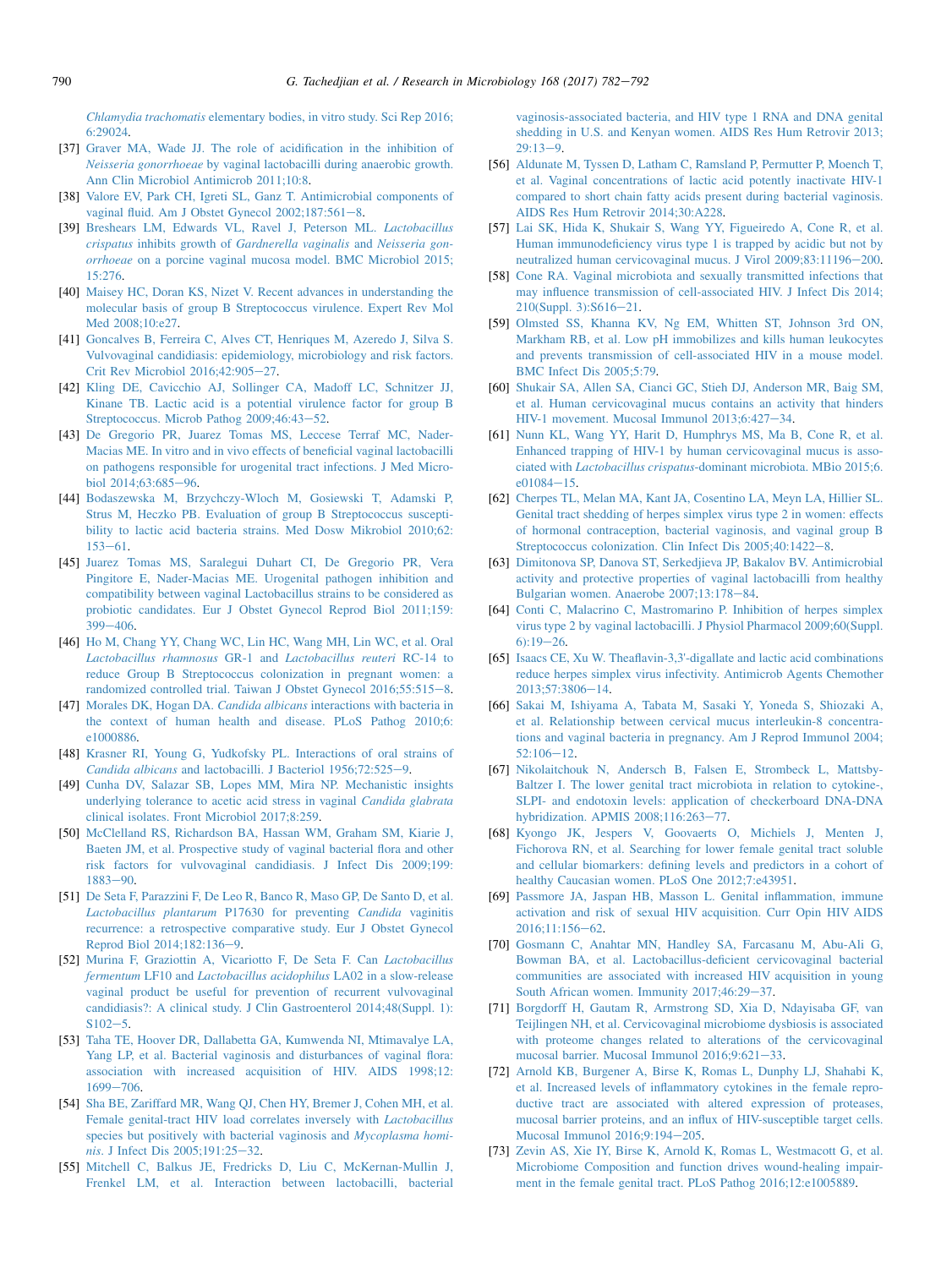- <span id="page-9-0"></span>[74] [Libby EK, Pascal KE, Mordechai E, Adelson ME, Trama JP.](http://refhub.elsevier.com/S0923-2508(17)30083-9/sref74) Atopobium vaginae [triggers an innate immune response in an in vitro model of](http://refhub.elsevier.com/S0923-2508(17)30083-9/sref74) bacterial vaginosis. Microbes Infect 2008:10:439-[46.](http://refhub.elsevier.com/S0923-2508(17)30083-9/sref74)
- [75] [Yamamoto HS, Xu Q, Fichorova RN. Homeostatic properties of](http://refhub.elsevier.com/S0923-2508(17)30083-9/sref75) Lactobacillus jensenii [engineered as a live vaginal anti-HIV microbi](http://refhub.elsevier.com/S0923-2508(17)30083-9/sref75)[cide. BMC Microbiol 2013;13:4.](http://refhub.elsevier.com/S0923-2508(17)30083-9/sref75)
- [76] [Eade CR, Diaz C, Wood MP, Anastos K, Patterson BK, Gupta P, et al.](http://refhub.elsevier.com/S0923-2508(17)30083-9/sref76) [Identification and characterization of bacterial vaginosis-associated](http://refhub.elsevier.com/S0923-2508(17)30083-9/sref76) [pathogens using a comprehensive cervical-vaginal epithelial coculture](http://refhub.elsevier.com/S0923-2508(17)30083-9/sref76) [assay. PLoS One 2012;7:e50106](http://refhub.elsevier.com/S0923-2508(17)30083-9/sref76).
- [77] [Rose 2nd WA, McGowin CL, Spagnuolo RA, Eaves-Pyles TD,](http://refhub.elsevier.com/S0923-2508(17)30083-9/sref77) [Popov VL, Pyles RB. Commensal bacteria modulate innate immune](http://refhub.elsevier.com/S0923-2508(17)30083-9/sref77) [responses of vaginal epithelial cell multilayer cultures. PLoS One 2012;](http://refhub.elsevier.com/S0923-2508(17)30083-9/sref77) [7:e32728](http://refhub.elsevier.com/S0923-2508(17)30083-9/sref77).
- [78] [Doerflinger SY, Throop AL, Herbst-Kralovetz MM. Bacteria in the](http://refhub.elsevier.com/S0923-2508(17)30083-9/sref78) [vaginal microbiome alter the innate immune response and barrier](http://refhub.elsevier.com/S0923-2508(17)30083-9/sref78) [properties of the human vaginal epithelia in a species-specific manner.](http://refhub.elsevier.com/S0923-2508(17)30083-9/sref78) [J Infect Dis 2014;209:1989](http://refhub.elsevier.com/S0923-2508(17)30083-9/sref78)-[99](http://refhub.elsevier.com/S0923-2508(17)30083-9/sref78).
- [79] [Hearps A, Gugasyan R, Srbinovski D, Tyssen D, Aldunate M,](http://refhub.elsevier.com/S0923-2508(17)30083-9/sref79) [Anderson DJ, et al. Lactic acid, a vaginal microbiota metabolite, elicits](http://refhub.elsevier.com/S0923-2508(17)30083-9/sref79) [an anti-inflammatory response from vaginal and cervical epithelial](http://refhub.elsevier.com/S0923-2508(17)30083-9/sref79) [cells. AIDS Res Hum Retroviruses 2014;30:A238](http://refhub.elsevier.com/S0923-2508(17)30083-9/sref79)-[9.](http://refhub.elsevier.com/S0923-2508(17)30083-9/sref79)
- [80] Hearps AC, Tyssen D, Srbinovski D, Bayigga L, Delgado DJD, Aldunate M, et al. Vaginal lactic acid elicits an anti-inflammatory response from human cervicovaginal epithelial cells and inhibits production of pro-inflammatory mediators associated with HIV acquisition. Mucosal Immunol 2017 Apr 12. <http://dx.doi.org/10.1038/mi2017.27> [Epub ahead of print].
- [81] [Nazli A, Kafka JK, Ferreira VH, Anipindi V, Mueller K, Osborne BJ, et al.](http://refhub.elsevier.com/S0923-2508(17)30083-9/sref81) [HIV-1 gp120 induces TLR2- and TLR4-mediated innate immune activa](http://refhub.elsevier.com/S0923-2508(17)30083-9/sref81)[tion in human female genital epithelium. J Immunol 2013;191:4246](http://refhub.elsevier.com/S0923-2508(17)30083-9/sref81)-[58.](http://refhub.elsevier.com/S0923-2508(17)30083-9/sref81)
- [82] [Mares D, Simoes JA, Novak RM, Spear GT. TLR2-mediated cell](http://refhub.elsevier.com/S0923-2508(17)30083-9/sref82) stimulation in bacterial vaginosis. J Reprod Immunol  $2008;77:91-9$ .
- [83] [Witkin SS, Alvi S, Bongiovanni AM, Linhares IM, Ledger WJ. Lactic](http://refhub.elsevier.com/S0923-2508(17)30083-9/sref83) [acid stimulates interleukin-23 production by peripheral blood mono](http://refhub.elsevier.com/S0923-2508(17)30083-9/sref83)[nuclear cells exposed to bacterial lipopolysaccharide. FEMS Immunol](http://refhub.elsevier.com/S0923-2508(17)30083-9/sref83) Med Microbiol  $2011:61:153-8$ .
- [84] [Mossop H, Linhares IM, Bongiovanni AM, Ledger WJ, Witkin SS.](http://refhub.elsevier.com/S0923-2508(17)30083-9/sref84) [Influence of lactic acid on endogenous and viral RNA-induced immune](http://refhub.elsevier.com/S0923-2508(17)30083-9/sref84) [mediator production by vaginal epithelial cells. Obstet Gynecol 2011;](http://refhub.elsevier.com/S0923-2508(17)30083-9/sref84)  $118:840-6.$  $118:840-6.$  $118:840-6.$
- [85] [Edwards V, McComb E, Guttman H, Humphrys M, Forney L, Bavoil P,](http://refhub.elsevier.com/S0923-2508(17)30083-9/sref85) [et al. Lactic acid isomers differentially reduce](http://refhub.elsevier.com/S0923-2508(17)30083-9/sref85) Chlamydia trachomatis [infection in a pH dependent manner. Sex Transm Infect 2015;91\(Suppl.](http://refhub.elsevier.com/S0923-2508(17)30083-9/sref85)  $2)$ : A134.
- [86] [Rahkonen L, Rutanen EM, Unkila-Kallio L, Nuutila M, Nieminen P,](http://refhub.elsevier.com/S0923-2508(17)30083-9/sref86) [Sorsa T, et al. Factors affecting matrix metalloproteinase-8 levels in the](http://refhub.elsevier.com/S0923-2508(17)30083-9/sref86) [vaginal and cervical fluids in the first and second trimester of pregnancy.](http://refhub.elsevier.com/S0923-2508(17)30083-9/sref86) [Hum Reprod 2009;24:2693](http://refhub.elsevier.com/S0923-2508(17)30083-9/sref86)-[702](http://refhub.elsevier.com/S0923-2508(17)30083-9/sref86).
- [87] [Beghini J, Linhares IM, Giraldo PC, Ledger WJ, Witkin SS. Differential](http://refhub.elsevier.com/S0923-2508(17)30083-9/sref87) [expression of lactic acid isomers, extracellular matrix metalloproteinase](http://refhub.elsevier.com/S0923-2508(17)30083-9/sref87) [inducer, and matrix metalloproteinase-8 in vaginal fluid from women](http://refhub.elsevier.com/S0923-2508(17)30083-9/sref87) with vaginal disorders. BJOG  $2015;122:1580-5$ .
- [88] [Cruickshank R, Sharman A. The biology of the vagina in the human](http://refhub.elsevier.com/S0923-2508(17)30083-9/sref88) [subject. BJOG 1934;41:190](http://refhub.elsevier.com/S0923-2508(17)30083-9/sref88)-[207](http://refhub.elsevier.com/S0923-2508(17)30083-9/sref88).
- [89] [Hickey RJ, Zhou X, Settles ML, Erb J, Malone K, Hansmann MA, et al.](http://refhub.elsevier.com/S0923-2508(17)30083-9/sref89) [Vaginal microbiota of adolescent girls prior to the onset of menarche](http://refhub.elsevier.com/S0923-2508(17)30083-9/sref89) [resemble those of reproductive-age women. MBio 2015:6.](http://refhub.elsevier.com/S0923-2508(17)30083-9/sref89)
- [90] [Rampersaud R, Planet PJ, Randis TM, Kulkarni R, Aguilar JL,](http://refhub.elsevier.com/S0923-2508(17)30083-9/sref90) [Lehrer RI, et al. Inerolysin, a cholesterol-dependent cytolysin produced](http://refhub.elsevier.com/S0923-2508(17)30083-9/sref90) by Lactobacillus iners[. J Bacteriol 2011;193:1034](http://refhub.elsevier.com/S0923-2508(17)30083-9/sref90)-[41.](http://refhub.elsevier.com/S0923-2508(17)30083-9/sref90)
- [91] [Yildirim S, Yeoman CJ, Janga SC, Thomas SM, Ho M, Leigh SR, et al.](http://refhub.elsevier.com/S0923-2508(17)30083-9/sref91) [Primate vaginal microbiomes exhibit species specificity without uni](http://refhub.elsevier.com/S0923-2508(17)30083-9/sref91)versal Lactobacillus [dominance. ISME J 2014;8:2431](http://refhub.elsevier.com/S0923-2508(17)30083-9/sref91)-[44.](http://refhub.elsevier.com/S0923-2508(17)30083-9/sref91)
- [92] [Mirmonsef P, Hotton AL, Gilbert D, Burgad D, Landay A, Weber KM,](http://refhub.elsevier.com/S0923-2508(17)30083-9/sref92) [et al. Free glycogen in vaginal fluids is associated with Lactobacillus](http://refhub.elsevier.com/S0923-2508(17)30083-9/sref92) [colonization and low vaginal pH. PLoS One 2014;9:e102467.](http://refhub.elsevier.com/S0923-2508(17)30083-9/sref92)
- [93] [Mirmonsef P, Hotton AL, Gilbert D, Gioia CJ, Maric D, Hope TJ, et al.](http://refhub.elsevier.com/S0923-2508(17)30083-9/sref93) [Glycogen levels in undiluted genital fluid and their relationship to](http://refhub.elsevier.com/S0923-2508(17)30083-9/sref93) [vaginal pH, estrogen, and progesterone. PLoS One 2016;11:e0153553.](http://refhub.elsevier.com/S0923-2508(17)30083-9/sref93)
- [94] [Stewart-Tull DES. Evidence that vaginal lactobacilli do not ferment](http://refhub.elsevier.com/S0923-2508(17)30083-9/sref94) glycogen. Am J Obstet Gynecol  $1964;88:676-9$  $1964;88:676-9$  $1964;88:676-9$ .
- [95] [Spear GT, French AL, Gilbert D, Zariffard MR, Mirmonsef P,](http://refhub.elsevier.com/S0923-2508(17)30083-9/sref95) [Sullivan TH, et al. Human alpha-amylase present in lower-genital-tract](http://refhub.elsevier.com/S0923-2508(17)30083-9/sref95) [mucosal fluid processes glycogen to support vaginal colonization by](http://refhub.elsevier.com/S0923-2508(17)30083-9/sref95) Lactobacillus[. J Infect Dis 2014;210:1019](http://refhub.elsevier.com/S0923-2508(17)30083-9/sref95)-[28](http://refhub.elsevier.com/S0923-2508(17)30083-9/sref95).
- [96] [Nasioudis D, Beghini J, Bongiovanni AM, Giraldo PC, Linhares IM,](http://refhub.elsevier.com/S0923-2508(17)30083-9/sref96) [Witkin SS. alpha-amylase in vaginal fluid: association with conditions](http://refhub.elsevier.com/S0923-2508(17)30083-9/sref96) favorable to dominance of *Lactobacillus*[. Reprod Sci 2015;22:1393](http://refhub.elsevier.com/S0923-2508(17)30083-9/sref96)-[8.](http://refhub.elsevier.com/S0923-2508(17)30083-9/sref96)
- [97] [Hickey M, Marino JL, Tachedjian G. Critical review: mechanisms of](http://refhub.elsevier.com/S0923-2508(17)30083-9/sref97) [HIV transmission in Depo-Provera users: the likely role of hypo](http://refhub.elsevier.com/S0923-2508(17)30083-9/sref97)estrogenism. J Acquir Immune Defic Syndr  $2016;71:1-7$ .
- [98] [Mirmonsef P, Modur S, Burgad D, Gilbert D, Golub ET, French AL,](http://refhub.elsevier.com/S0923-2508(17)30083-9/sref98) [et al. Exploratory comparison of vaginal glycogen and](http://refhub.elsevier.com/S0923-2508(17)30083-9/sref98) Lactobacillus [levels in premenopausal and postmenopausal women. Menopause 2015;](http://refhub.elsevier.com/S0923-2508(17)30083-9/sref98)  $22.702 - 9$
- [99] [Macklaim JM, Fernandes AD, Di Bella JM, Hammond JA, Reid G,](http://refhub.elsevier.com/S0923-2508(17)30083-9/sref99) [Gloor GB. Comparative meta-RNA-seq of the vaginal microbiota and](http://refhub.elsevier.com/S0923-2508(17)30083-9/sref99) [differential expression by](http://refhub.elsevier.com/S0923-2508(17)30083-9/sref99) Lactobacillus iners in health and dysbiosis. [Microbiome 2013;1:12](http://refhub.elsevier.com/S0923-2508(17)30083-9/sref99).
- [100] [Ozkinay E, Terek MC, Yayci M, Kaiser R, Grob P, Tuncay G. The](http://refhub.elsevier.com/S0923-2508(17)30083-9/sref100) [effectiveness of live lactobacilli in combination with low dose oestriol](http://refhub.elsevier.com/S0923-2508(17)30083-9/sref100) [\(Gynoflor\) to restore the vaginal flora after treatment of vaginal in](http://refhub.elsevier.com/S0923-2508(17)30083-9/sref100)[fections. BJOG 2005;112:234](http://refhub.elsevier.com/S0923-2508(17)30083-9/sref100)-[40](http://refhub.elsevier.com/S0923-2508(17)30083-9/sref100).
- [101] [MacPhee RA, Hummelen R, Bisanz JE, Miller WL, Reid G. Probiotic](http://refhub.elsevier.com/S0923-2508(17)30083-9/sref101) [strategies for the treatment and prevention of bacterial vaginosis. Expert](http://refhub.elsevier.com/S0923-2508(17)30083-9/sref101) [Opin Pharmacother 2010;11:2985](http://refhub.elsevier.com/S0923-2508(17)30083-9/sref101)-[95](http://refhub.elsevier.com/S0923-2508(17)30083-9/sref101).
- [102] [Hutt P, Lapp E, Stsepetova J, Smidt I, Taelma H, Borovkova N, et al.](http://refhub.elsevier.com/S0923-2508(17)30083-9/sref102) [Characterisation of probiotic properties in human vaginal lactobacilli](http://refhub.elsevier.com/S0923-2508(17)30083-9/sref102) [strains. Microb Ecol Health Dis 2016;27:30484](http://refhub.elsevier.com/S0923-2508(17)30083-9/sref102).
- [103] [Borges S, Silva J, Teixeira P. The role of lactobacilli and probiotics in](http://refhub.elsevier.com/S0923-2508(17)30083-9/sref103) [maintaining vaginal health. Arch Gynecol Obstet 2014;289:479](http://refhub.elsevier.com/S0923-2508(17)30083-9/sref103)-[89](http://refhub.elsevier.com/S0923-2508(17)30083-9/sref103).
- [104] [Santos CM, Pires MC, Leao TL, Hernandez ZP, Rodriguez ML,](http://refhub.elsevier.com/S0923-2508(17)30083-9/sref104) [Martins AK, et al. Selection of](http://refhub.elsevier.com/S0923-2508(17)30083-9/sref104) Lactobacillus strains as potential probiotics for vaginitis treatment. Microbiology  $2016;162:1195-207$ .
- [105] [Senok AC, Verstraelen H, Temmerman M, Botta GA. Probiotics for the](http://refhub.elsevier.com/S0923-2508(17)30083-9/sref105) [treatment of bacterial vaginosis. Cochrane Database Syst Rev 2009;4:](http://refhub.elsevier.com/S0923-2508(17)30083-9/sref105) [CD006289.](http://refhub.elsevier.com/S0923-2508(17)30083-9/sref105)
- [106] [Hallen A, Jarstrand C, Pahlson C. Treatment of bacterial vaginosis with](http://refhub.elsevier.com/S0923-2508(17)30083-9/sref106) lactobacilli. Sex Transm Dis  $1992;19:146-8$  $1992;19:146-8$ .
- [107] [Parent D, Bossens M, Bayot D, Kirkpatrick C, Graf F, Wilkinson FE,](http://refhub.elsevier.com/S0923-2508(17)30083-9/sref107) [et al. Therapy of bacterial vaginosis using exogenously-applied](http://refhub.elsevier.com/S0923-2508(17)30083-9/sref107) Lactobacilli acidophili [and a low dose of estriol: a placebo-controlled mul](http://refhub.elsevier.com/S0923-2508(17)30083-9/sref107)[ticentric clinical trial. Arzneimittel-Forschung 1996;46:68](http://refhub.elsevier.com/S0923-2508(17)30083-9/sref107)-[73.](http://refhub.elsevier.com/S0923-2508(17)30083-9/sref107)
- [108] [Eriksson K, Carlsson B, Forsum U, Larsson PG. A double-blind treat](http://refhub.elsevier.com/S0923-2508(17)30083-9/sref108)[ment study of bacterial vaginosis with normal vaginal lactobacilli after](http://refhub.elsevier.com/S0923-2508(17)30083-9/sref108) [an open treatment with vaginal clindamycin ovules. Acta Dermato-](http://refhub.elsevier.com/S0923-2508(17)30083-9/sref108)Venereologica  $2005;85:42-6$  $2005;85:42-6$ .
- [109] [Anukam K, Osazuwa E, Ahonkhai I, Ngwu M, Osemene G, Bruce AW,](http://refhub.elsevier.com/S0923-2508(17)30083-9/sref109) [et al. Augmentation of antimicrobial metronidazole therapy of bacterial](http://refhub.elsevier.com/S0923-2508(17)30083-9/sref109) [vaginosis with oral probiotic](http://refhub.elsevier.com/S0923-2508(17)30083-9/sref109) Lactobacillus rhamnosus GR-1 and Lactobacillus reuteri [RC-14: randomized, double-blind, placebo](http://refhub.elsevier.com/S0923-2508(17)30083-9/sref109) controlled trial. Microbes Infect  $2006;8:1450-4$  $2006;8:1450-4$  $2006;8:1450-4$ .
- [110] [Falagas ME, Betsi GI, Athanasiou S. Probiotics for the treatment of](http://refhub.elsevier.com/S0923-2508(17)30083-9/sref110) [women with bacterial vaginosis. Clin Microbiol Infect 2007;13:](http://refhub.elsevier.com/S0923-2508(17)30083-9/sref110)  $657 - 64.$  $657 - 64.$  $657 - 64.$
- [111] [Larsson PG, Stray-Pedersen B, Ryttig KR, Larsen S. Human lactobacilli](http://refhub.elsevier.com/S0923-2508(17)30083-9/sref111) [as supplementation of clindamycin to patients with bacterial vaginosis](http://refhub.elsevier.com/S0923-2508(17)30083-9/sref111) [reduce the recurrence rate; a 6-month, double-blind, randomized,](http://refhub.elsevier.com/S0923-2508(17)30083-9/sref111) [placebo-controlled study. BMC Womens Health 2008;8:3.](http://refhub.elsevier.com/S0923-2508(17)30083-9/sref111)
- [112] [Marcone V, Calzolari E, Bertini M. Effectiveness of vaginal adminis](http://refhub.elsevier.com/S0923-2508(17)30083-9/sref112)tration of Lactobacillus rhamnosus [following conventional metronida](http://refhub.elsevier.com/S0923-2508(17)30083-9/sref112)[zole therapy: how to lower the rate of bacterial vaginosis recurrences.](http://refhub.elsevier.com/S0923-2508(17)30083-9/sref112) [New Microbiol 2008;31:429](http://refhub.elsevier.com/S0923-2508(17)30083-9/sref112)-[33.](http://refhub.elsevier.com/S0923-2508(17)30083-9/sref112)